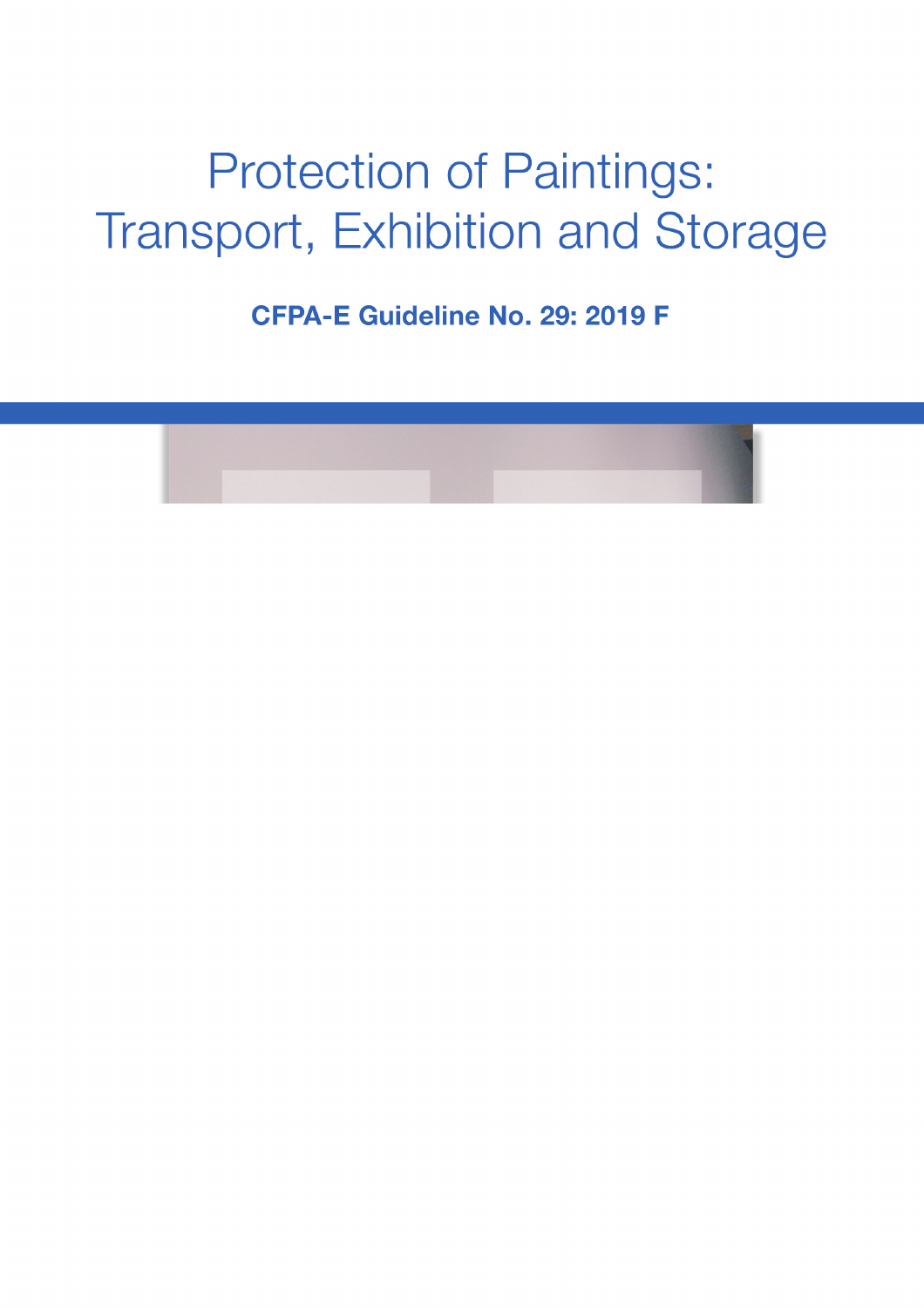

# **FOREWORD**

The European fire protection associations have decided to produce common guidelines in order to achieve similar interpretation in European countries and to give examples of acceptable solutions, concepts and models. The Confederation of Fire Protection Associations in Europe (CFPA E) has the aim to facilitate and support fire protection work in European countries.

The market imposes new demands for quality and safety. Today, fire protection forms an integral part of a modern strategy for survival and competitiveness.

This guideline is primarily intended for Museums Curators or Safety Managers, but it is also addressed to the rescue services, consultants, safety companies etc. so that, in course of their work, they may be able to help to increase the levels of fire safety in Museums.

The proposals within this guideline have been produced by the Spanish Fire Protection Association (CEPREVEN), with the technical support of PROTECTURI (Safety Historical Heritage Association from Spain). The Annex 3 to this Guideline contains, for further information, the requirements for Fire Protection extracted from the CFPA Guideline "Security Guidelines for Museums and Showrooms", produced by the VdS.

This Guideline has been compiled by Guidelines Commission and adopted by all fire protection associations in the Confederation of Fire Protection Associations Europe. The Guideline was revised in 2019.

These guidelines reflect best practice developed by the countries of CFPA Europe. Where the guidelines and national requirement conflict, national requirements shall apply.

Copenhagen, 7 Mars 2013 Madrid, Mars 2019 CFPA Europe CFPA Europe CFPA Europe CFPA Europe CFPA Europe Commission

Chairman Chairman

Jesper Ditlev Miguel Vidueira

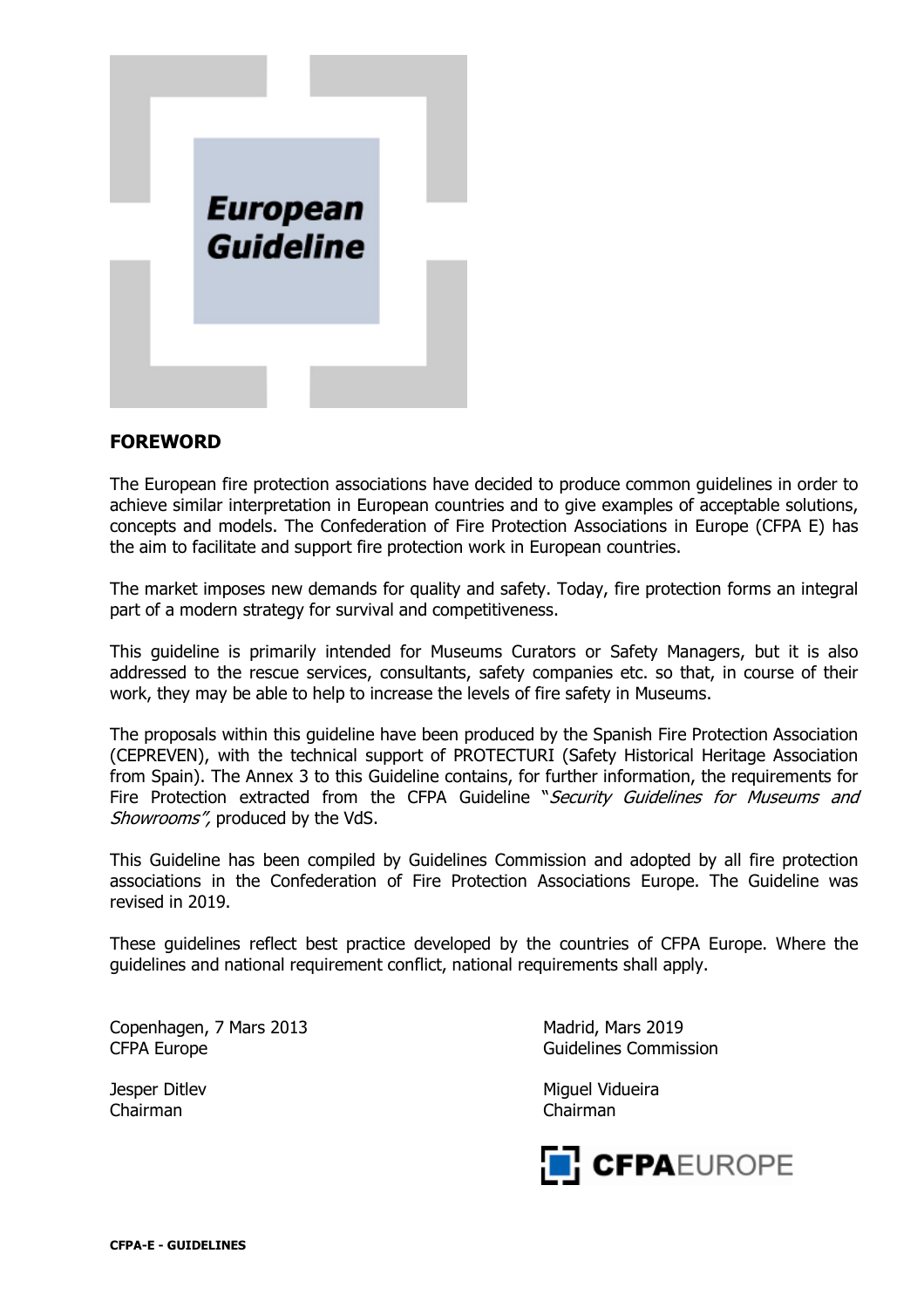# **Contents**

| 1                                                                   |  |
|---------------------------------------------------------------------|--|
| $\overline{2}$                                                      |  |
| 2.1                                                                 |  |
| 2.2                                                                 |  |
| 2.2.1                                                               |  |
| 2.2.2                                                               |  |
| 2.2.3                                                               |  |
| 3                                                                   |  |
| 3.1                                                                 |  |
| 3.2                                                                 |  |
| 3.2.1                                                               |  |
| 3.2.2                                                               |  |
| 3.3                                                                 |  |
| 3.3.1                                                               |  |
| 3.3.2                                                               |  |
| 3.3.3                                                               |  |
| 3.4                                                                 |  |
| 3.5                                                                 |  |
| $\overline{4}$                                                      |  |
| 4.1                                                                 |  |
| 4.1.1                                                               |  |
| 4.1.2                                                               |  |
| 5                                                                   |  |
| 5.1                                                                 |  |
| 5.2                                                                 |  |
| 5.2.1                                                               |  |
| 5.2.2                                                               |  |
| Resources and equipment needed for damage control plans 18<br>5.2.3 |  |
| 5.2.4                                                               |  |
| 5.2.5                                                               |  |
| 5.3                                                                 |  |
|                                                                     |  |
|                                                                     |  |
|                                                                     |  |
|                                                                     |  |

Work of art, Painting, Museum, Transport, Salvage, Fire extinguishing systems, Emergency Plan.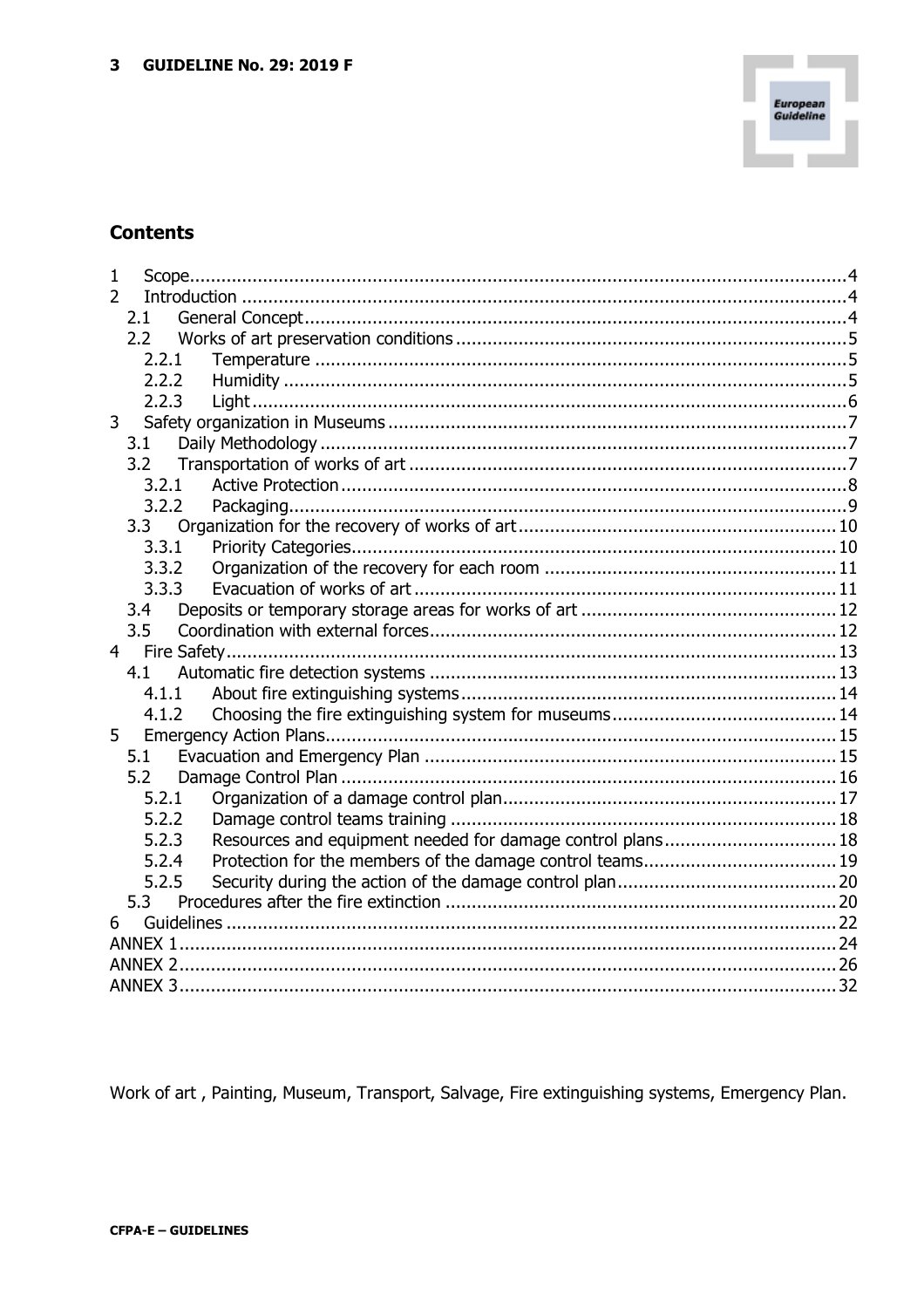

# **1 Scope**

The purpose of this paper is to describe fire safety measures, applied specifically to the protection of paintings during transport, exhibition and storage.

The automatic fire protection systems that are presented here are primarily intended to protect the storages of works of art. Its application in the field of exhibition halls should be considered with all its limitations.

Museum curator, or the responsible for the collection, must decide on the most suitable system or installation, taking into account the information given and the specific characteristics of the site, organization, and works of art.

Some advices are also given on the organization of an emergency, recovery of the works of art after a fire, and prevention of damages during transport

# **2 Introduction**

#### **2.1 General Concept**

The imposition of a change in the fire extinguishing system, as a result from the latest recommendations stated in the last international meetings regarding the possibility of a regulation in the greenhouse gases emissions, has become a difficult issue for museums and other institutions in charge of the protection of the artistic and cultural heritage.

Those agreements included a calendar with deadlines for the replacement of the current systems with any other alternative that may suit the aforementioned recommendations. The resultant uncertainty is caused, partly, by the lack of information from the competent institutions, since the only documentation available on the subject is the one provided by the companies of the fire fighting sector. That information is, in many cases, really valuable, but in some others it is clear that it has not been compared and contrasted enough for its application.

The absence of experience on the use of different fire extinguishing systems proposed for those spaces which house cultural or artistic heritage objects has increased the confusion within the people in charge of the protection of cultural and artistic heritage.

It must be stated that any work of art is unique and never-to-be-repeated, thereof very special as witness of our past, a document about the evolutive process and the work of human kind through history. But it is also, and on top of all, a mix of fragile materials that survive within an unstable balance with the environment surrounding them.

Thus, the efforts of museums have been recently directed to preventive conservation, meaning the study of the effects of the environment on those objects, in order to be able to prevent if possible the damaging effects responsible for degradation reactions. Within this preventive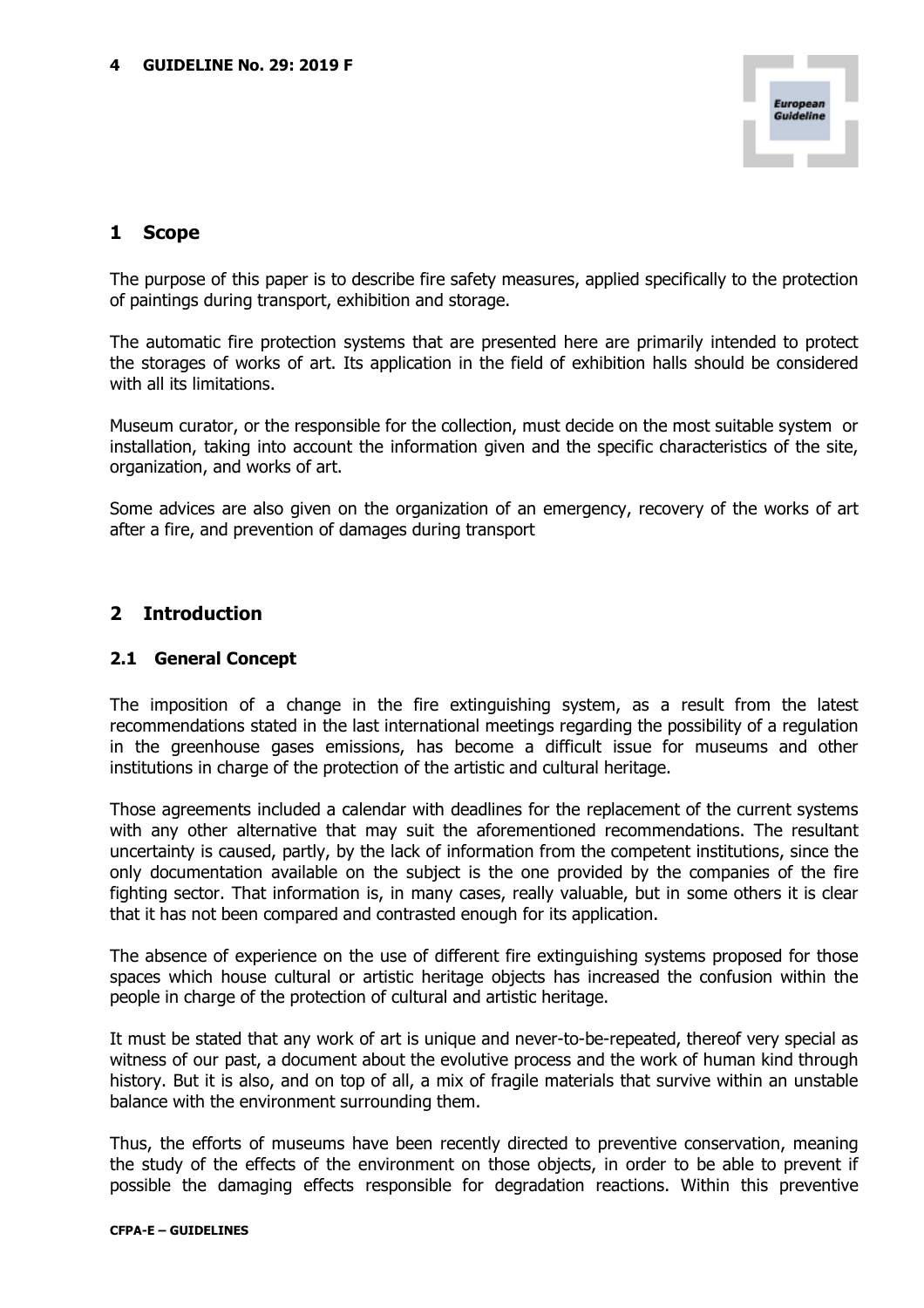conservation measures, all the present factors (such as environmental or pollutant) and the possible factors are taken into consideration. Within the latter, fire, being the most devastating hazard, is maybe one of the most important factor. Consequently, the systems destined to extinguish and control the fire have to be taken into consideration as well, since in certain cases and depending on the nature of the work, those systems might become in the long term agents as hazardous as fire.

Therefore, it is extremely important the knowledge about the particularities of the features that spaces of protection of the artistic and cultural heritage should meet, and the knowledge about safety from the point of view of preservation, in order to be able to implement systems from that perspective.

Given the importance and uniqueness of the protected objects, we must consider that, in order to obtain high levels of safety, a worst-case scenario policy should be applied. If those scenarios are manageable, all other possibilities are automatically covered.

# **2.2 Works of art preservation conditions**

Conditions for preserving works of art on daily situations are common knowledge and therefore out of this study, in which the maximum measurements for humidity and temperature will be taken given that the needs that will be evaluated will be the ones for emergency situations, trying always to keep the integrity of the works of art intact hence performing preventive actions on this.

The factors to be taken into account are:

#### **2.2.1 Temperature**

The Works of art have to maintain a stable temperature continuously. In general, it can be considered that in no case temperature should surpass 80ºC, since over this temperature the materials that conform the pictorial layer soften, become unstable and begin to be disturbed. From 140ºC upwards, the damage is irreversible and the work of art can be considered destroyed. Anyway, the museum´s curator can state more accurate acceptable temperature levels, in function of the specific characteristics and composition of the works of art to be protected.

Given that it has been proved that in a confined fire the temperature may reach 600ºC within approximately 10 minutes, the systems, procedures and actions should be designed specifically for each space and the preservation of the works of art in the conditions needed.

#### **2.2.2 Humidity**

In general, humidity in the spaces that lodge works of art is kept around 50-55% of ambient humidity. The admissible variation in the ambient humidity can vary in function of the characteristics and composition of the paintings, and should be established by the museum´s curator. This should be considered when studying the effect of water as fire extinguisher. It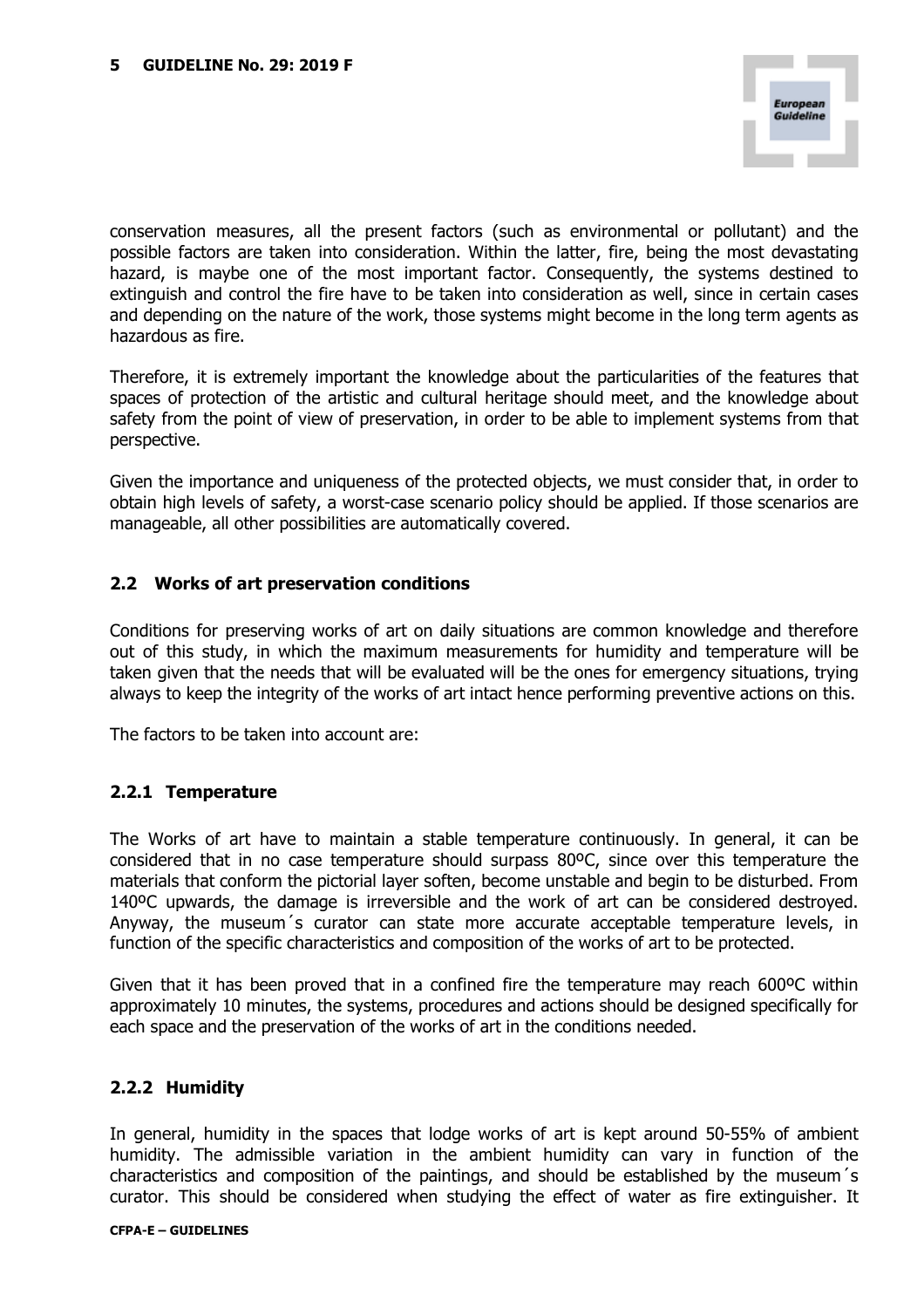should also be taken into account that certain fire extinguishing systems produce a variation of 8% in the humidity levels at their start.

Therefore, it is necessary to consider the variation in humidity as one of the most detrimental effects for works of art, since it produces a dimensional variation in supports such as linen cloths, wood, frames … that in addition to being very fast, cause the expansion and contraction of the pictorial layers and as a result the cracking on their surfaces, provoking possible loss of parts of them and the embrittlement of all the layer.

# **2.2.3 Light**

The effects of light on works of art are really important, and although it might seem not appropriate for this study, they should be taken into account for the reasons described here.

Even visible light can break down the paintings, but there are two types of light that are specially harmful for works of art: ultraviolet light and infrared light. The first produces color loss in the pictorial layer, which implies the progressive loss of color and therefore the loss of all polychromy. The latter is considered to be less detrimental, but this assumption is debatable, since its effects are less evident on plain sight but are equally important. The effects provoked by infrared light are the mobilization of water particles in the pictorial layer, producing heat at a molecular level and therefore an embrittlement of the layer that can go easily undetected.

The inclusion of this paragraph in this study is justified, for there are fire extinguishing systems that use infrared lights (infrared barriers) for large spaces as active detectors: they send a beam of infrared light between the emitter and receiver, being the work of art the receiver. This beam, active 24 hours a day during the whole year, could provoke the aforementioned damage. There are also cameras with night vision (with infrared lights) that might cause the same harm to the works of art.

Thus, all these systems are not viable for museum; except for if they are installed in a way that the beams of light avoid works of art or in spaces where the works are not lodged.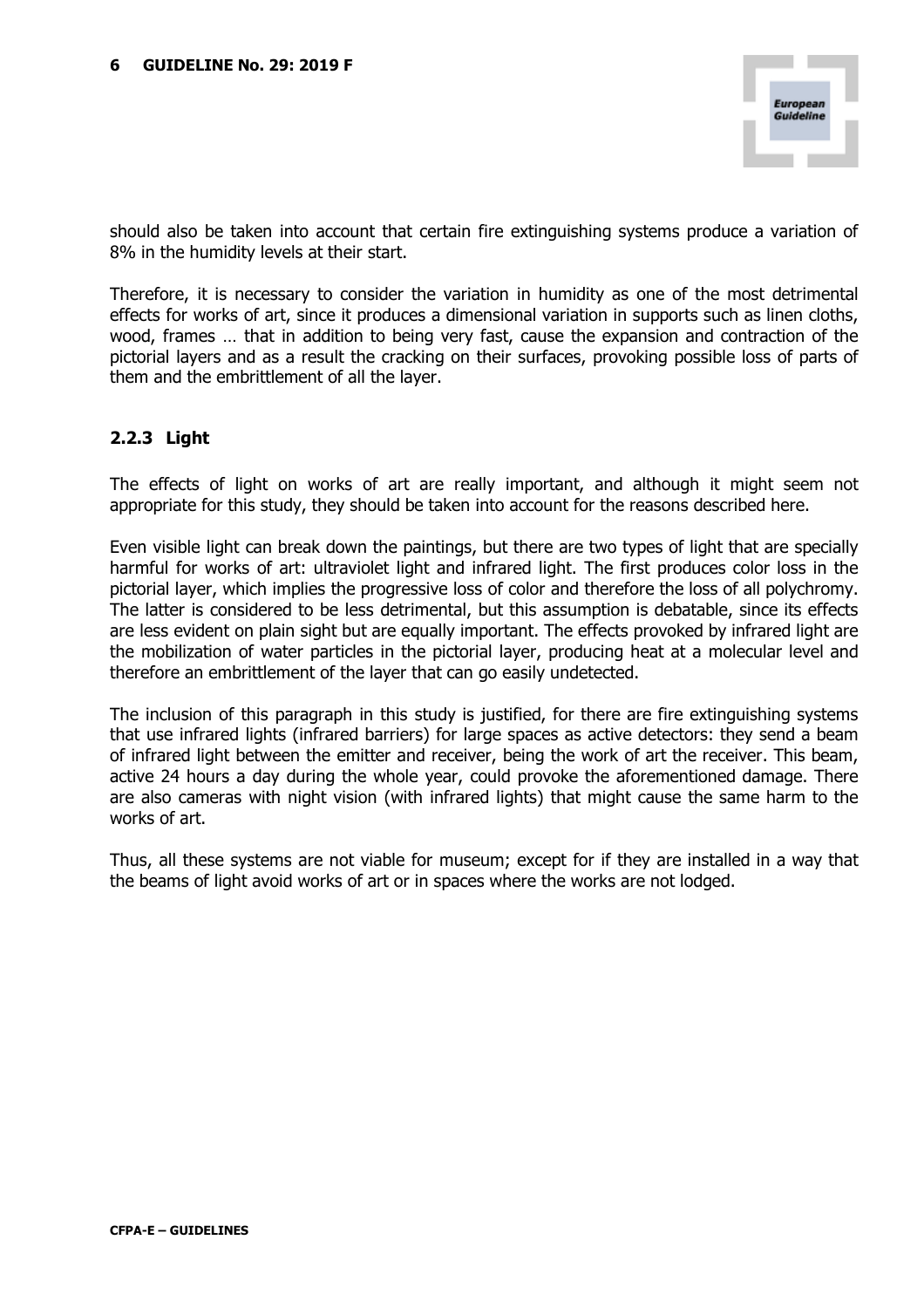# **3 Safety organization in Museums**

Before approaching the following subjects, it must be considered that the collaboration of all security personnel of the museums must be granted, understanding that the objective is the preservation of irreplaceable cultural and artistic heritage. Whereas other institutions can have third part insurances, there is no insurance that could replace the historic value of some works of art.

In any case, no emergency intervention squads can be formed without undergoing an initial training and yearly revision courses on any possible updates in procedures, norms and concepts.

### **3.1 Daily Methodology**

The maintenance of the fire extinguishing and detection systems shall be undertaken by qualified companies, with expertise in the application of passed laws of each country. Nevertheless, the presence of safety personnel in each building to carry out patrols is a guarantee for the maintenance of those systems.

An applied methodology shall be established for each building, taking into account the placement of the facilities, their complexity, their automatization and its integration within the control center, so during the patrols, and especially during closing hours and the hours with less personnel present in the building, the exact points to detect any anomaly as soon as possible and minimizing any harm are established and set accordingly. Should no control center exists, transmission to an ARC (Alarm Receiving Center) 24/24h is highly recommended.

Each building is different, each collection is unique and the way of working and control needs in each space varies. The person responsible for building security will need to establish which checks are to be performed during patrols along with the approval from the maintenance manager. The maintenance manager may, in turn, give advice on any points of weakness, points which are difficult to access and how frequently they should be checked.

An important point to be taken into account on prevention is the verification of daily maintenance as risk-free and controlled in order to avoid accidents.

It is very important to avoid hot works as far as possible. In case a hot work must be developed, follow the safety recommendations as stated in CFPA E Guideline No 12:2012-F. An example of a hot work permit sheet is shown in Annex 1.

#### **3.2 Transportation of works of art**

Nowadays, the transportation of works of art is done in fairly good conditions, but following procedures that have not been adapted to the latest technological developments that not only are perfectly suitable but also would improve the safety measures ignored until the date.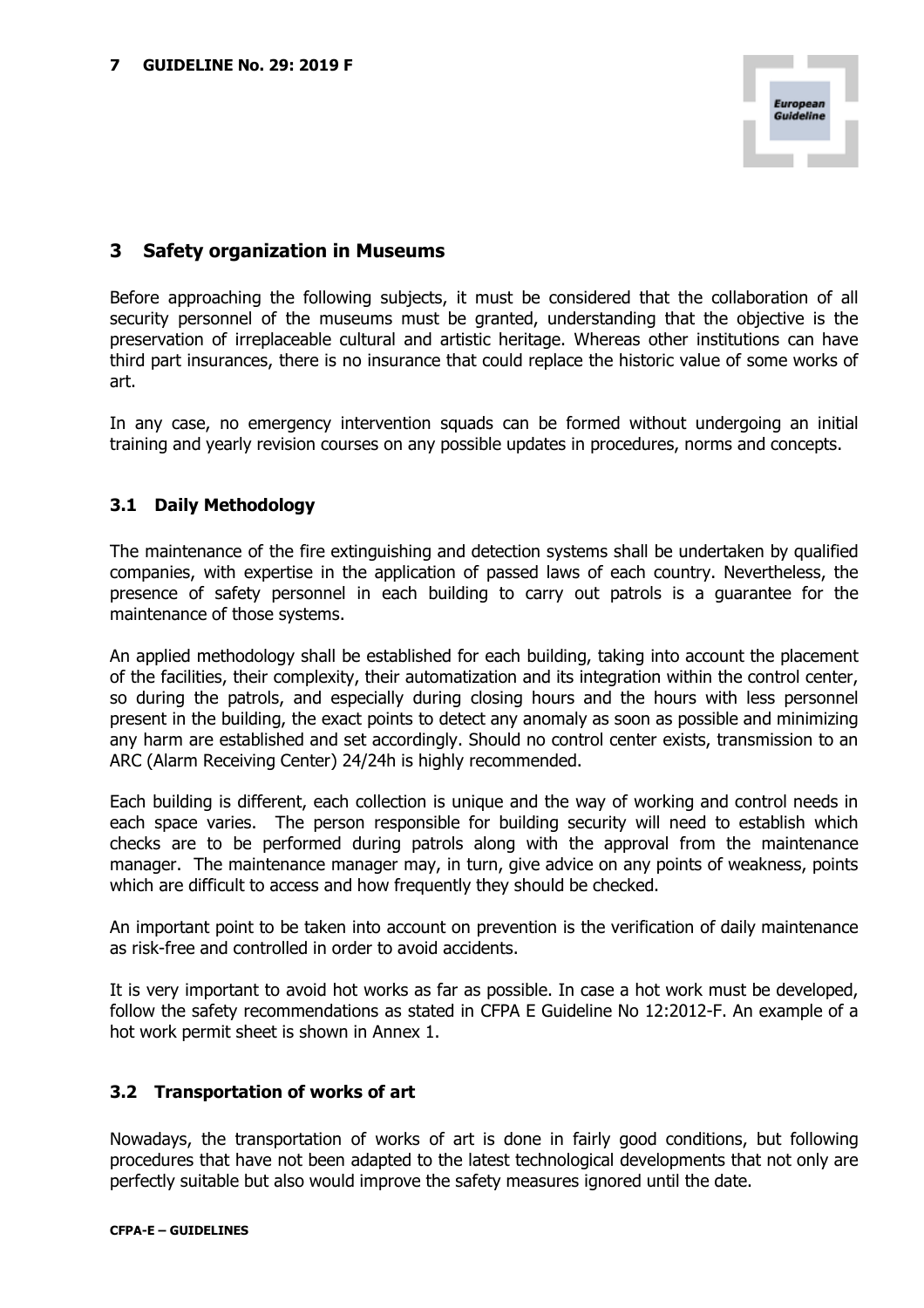Regarding the main subject of this report, the protection of works of art against fire, two subsections to approach this subject can be made: passive protection and active protection, being the latter the detection and extinguishing of fires.

Firstly, the worst-case scenario should be drafted, as stated in the introduction. In this case, it would be a traffic accident in which the truck transporting the works of art is overturned, the box or truck body is broken and a fire caused by the leak of fuel is started, without any fire station nearby. Starting from that point, the current and the appropriate measures will be stated.

# **3.2.1 Active Protection**

Given the aforementioned situation, fire detection protection cannot really be useful except in the specific case of a fire starting for any of the multiple causes that can happen within the vehicle (overheated brakes, short circuit, sparks…) that involves smoke going inside the truck body or box, undetected by the driver or drivers.

In the case of fire extinguishing, an active protection by gaseous fire suppression agents could be inoperative, since the safe opening in the truck body or box could prevent the gasses to reach the needed density and tightness levels for it to be efficient. Anyway, the tightness of the truck body could be easily evaluated by doing a Door Fan Test. This information could help to decide wether a gas extinguishing system can be an choice.

Other options, like a powder-based extinguisher agent or a water-mist extinguishing system, are not so sensitive to tightness.

Anyway, it should be considered that the extinguishing agent can cause undesirable effects on the paintings to be protected. The pros and cons of every system should be evaluated for the specific use and goal to reach. Annex 2 describes the advantages and disadvantages of the use of different fire extinguishing systems.

In the same way that storage spaces in museums should have certain specific conditions in order to ensure the protection of the works of art, if the means of transports are considered as 'mobile storage rooms', the same rules for the museum's spaces can be applied to them, plus the risks that come from the fact that they are vehicles, therefore moving.

Then, trucks should be provided with:

- At least two fire detection units, located in the ceiling of the box/body covering both the front and the back of the space.
- Fixed fire extinguishing systems. The type of extinguishing agent shall be carefully studied, according to the characteristics of the paintings and the truck. The range of action of the fire extinguishing system shall ensure the full coverage of the room.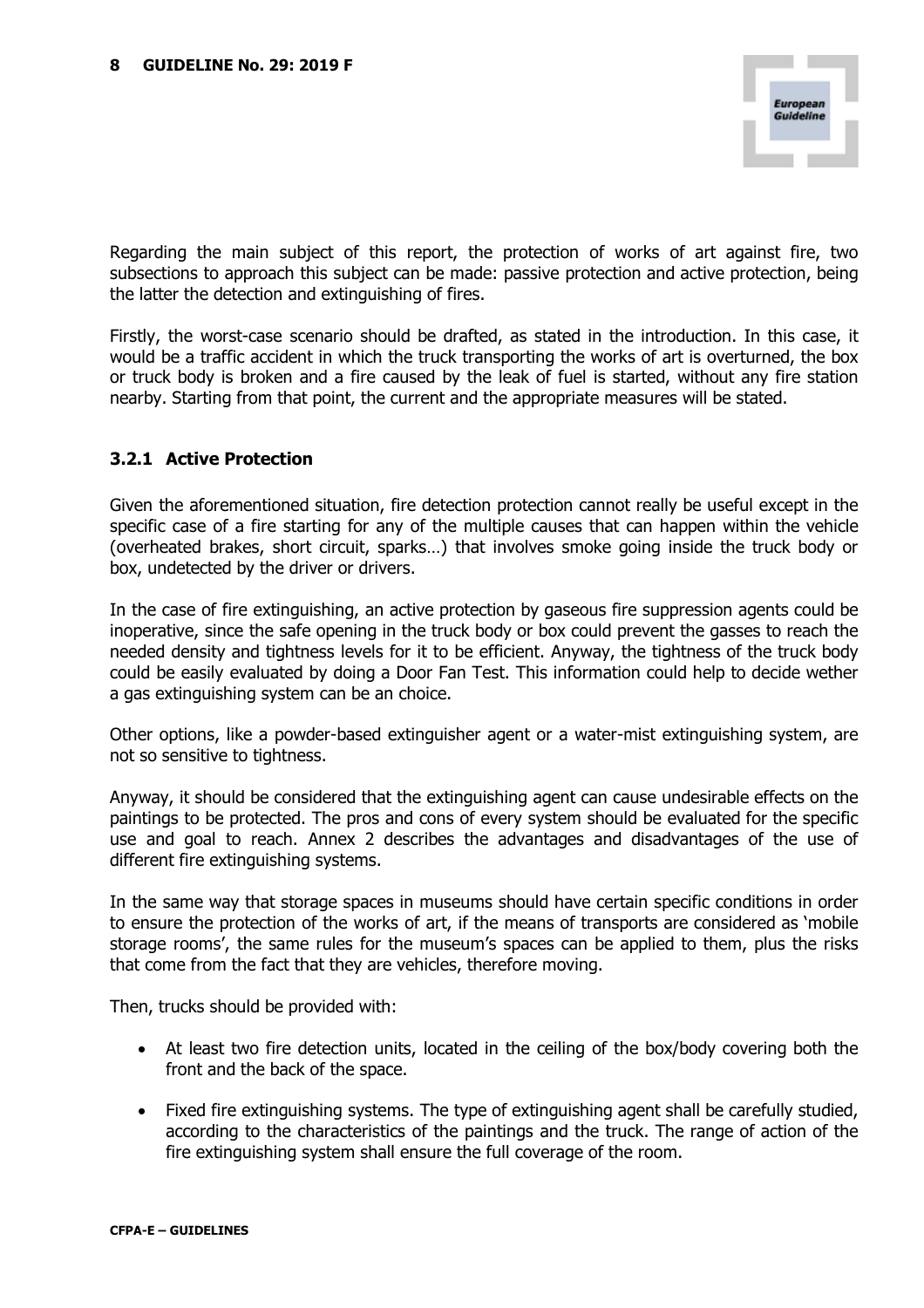### **3.2.2 Packaging**

Conventional wooden packaging currently used for storage and transportation of works of art are not but mere containers, not offering efficient protection to the contents against the changes on climatic conditions nor, of course, the effects of fire.

Furthermore, being wooden containers, they are possible vessels for the transmission of insect plagues, so they shall meet the requirements stated on the IPSM-15 (March 1st 2005).

It is also important to be aware of the difference between the concepts of 'fireproofed', highly debatable, and 'thermal insulation':

- Fireproofing consists in exposing a certain material to one or several combustible materials, either for making that certain material fireproof or for retarding its combustion point. Flame retardants should be used with caution when it comes to cultural and historical material.
- Thermal insulation is the ability of avoiding the heat transmission to the side which is not exposed to the source of heat.

The aforementioned wooden boxes, if considered fireproofed, are not thermal insulated, so when exposed to a prolongued source of heat the inside of the box can become hot, harming the works of art. For temperatures over 80ºC, the works of art would be harmed, and for temperatures over 140ºC the harm would be important and irreversible, leaving the works nearly destroyed. Having said this, and given that those temperatures would be reached easily in case of fire, it is highly important the use of thermal insulated packaging.

Also, the thermal insulation is vital if the storage space does not offer the appropriate climatic conditions, since the current packaging system would not guarantee the endurance of the isolation for longer than one hour, as demonstrated by studies carried out by well-known institutions.

Another important feature is the water tightness. The packaging should be resistant to water not only when water is sprinkled over them, but also when completely submerged on it.

Therefore, the ideal conditions for the packaging should be:

- Fireproofed: the packaging should retain its structural integrity when subjected to high temperatures for a certain period of time.
- Thermal insulated: the temperature inside the packaging should not overpass a certain value when subjected to high temperatures for a period of time.
- Water tighness: when sprayed with water for a certain period of time, the humidity inside the packaging should not vary.
- Climatic stability: the inside of the packaging should register no variations when exposed to external climatic conditions for a period of 12 hours.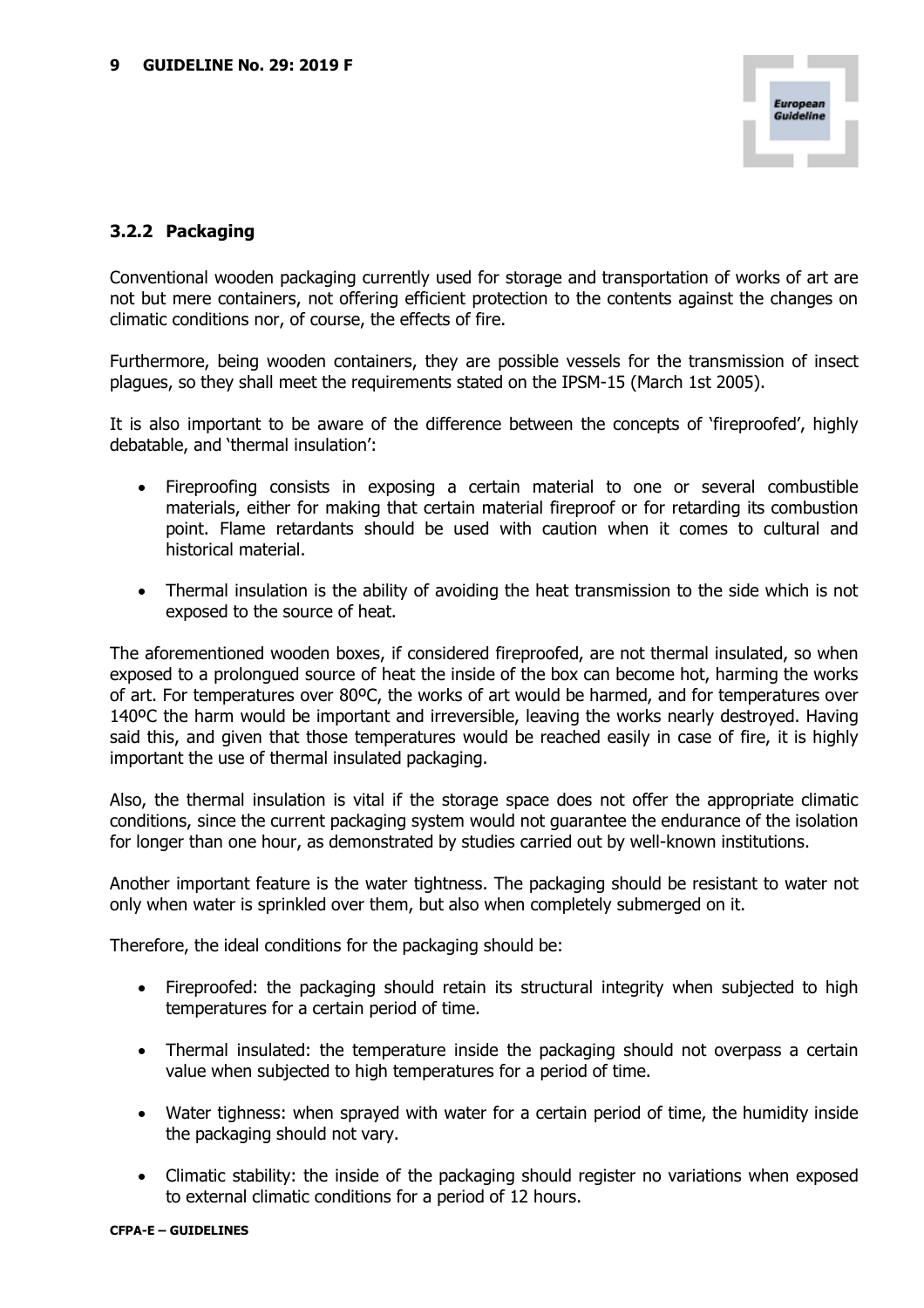# **3.3 Organization for the recovery of works of art**

Safeguarding measures at museums are, if possible, more important than in any other type of facility, given the importance of the works to be protected. It is then necessary to undertake some previous measures in the case that the emergency shall occur, giving the possibility of minimizing the damage.

Basic measures that should be taken would be:

- The stocktaking of the contents and essential structural aspects for each floor, using basic priority codes stating the order in case of relocation. These codes will classify the works of art in three categories, leaving less-important and large (thus difficult to move) objects aside.
- All contents shall be photographed and registered on each floor's map. A copy of that map should be stored for reference after the emergency. One laminated copy shall be assigned to each work area, stating the order and priority for relocation, with indications for the disassembling and handling of the goods.
- Any keys or tools needed to access the area shall be stored along with the map, and shall be easy to reach (anyway, to prevent malicious acts, a procedure to ensure the keys can be taken only by responsible people should be implemented). The magnitude of the task must be properly assessed in direct relation with the number of people and the tools available.

# **3.3.1 Priority Categories**

The key task in the development of fire prevention plans is one of the most difficult ones. Experience proves that the person in charge of the development of the plan can easily get into conflict with the people in charge of preservation, being them the ones responsible for identifying and establishing the content relocation priority, basing their decisions in the importance of the work and in the ease of its handling.

A proposal for a classification system could be:

1: A Priority: International heritage objects. This group includes a minimum number of works that should be relocated first for its historical meaning or artistic value.

2: B Priority: National heritage objects. This group includes works that are important for explaining the history of certain buildings or its inhabitants. It is also small.

3: C Priority: Works that are difficult/impossible to replace.

4: Unclassified: Works that are relatively unimportant or difficult to relocate given its size or weight.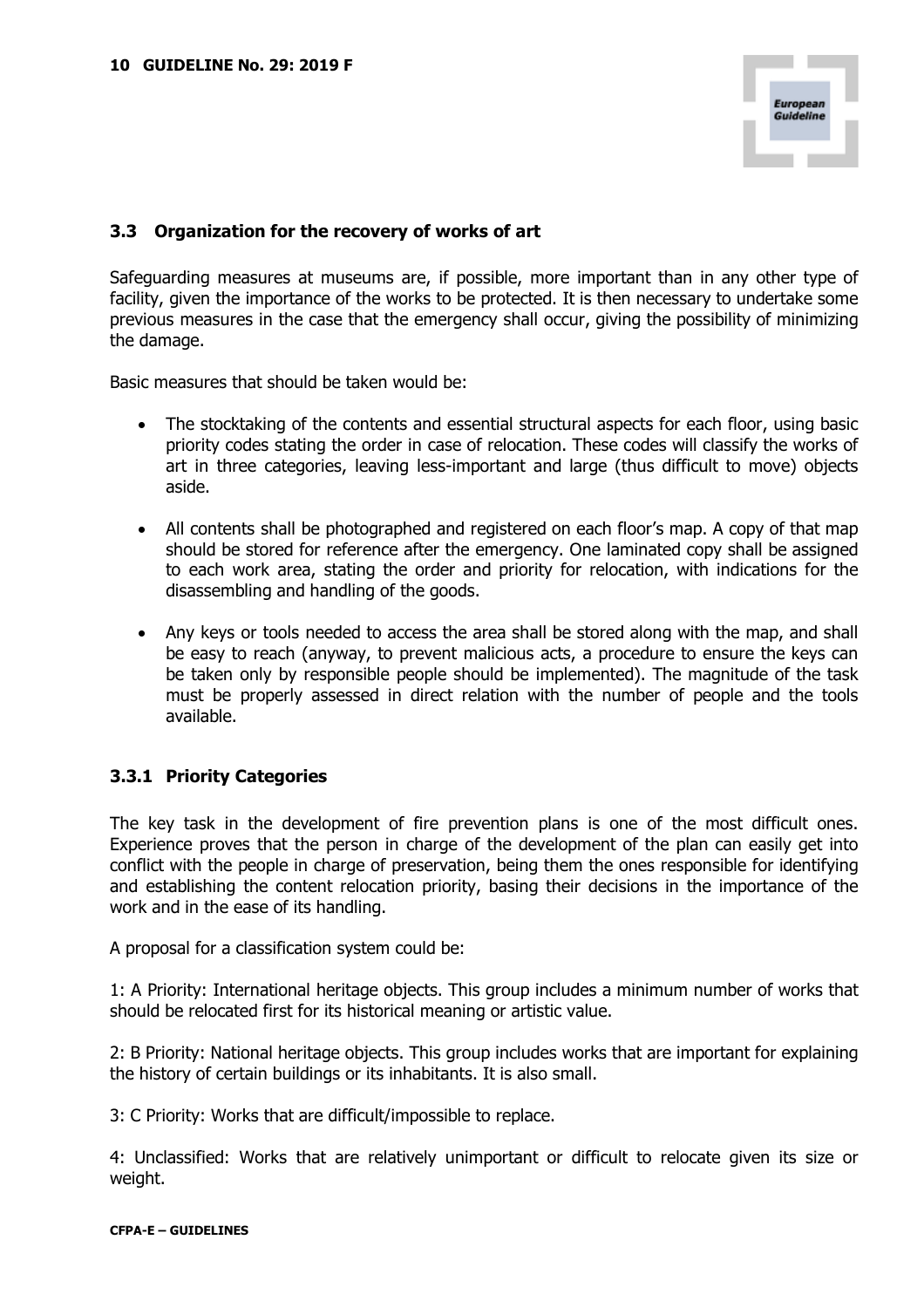The following graph shows a possible classification:

| Inventory nr                      | I Name   | <b>Condition</b> | Property/ Priority   location   NEW |      |           |
|-----------------------------------|----------|------------------|-------------------------------------|------|-----------|
|                                   |          |                  | Rented                              |      | location  |
| 123/tre-34                        | I Farmer | Good             |                                     | 34.6 | Storage A |
| 987-KLO/pQ4   Landscape   average |          |                  |                                     | 23.9 | Storage B |

# **3.3.2 Organization of the recovery for each room**

The following task is preparing a priority card for each room, area or space. This card will state any A Priority works in the room, each with its correspondent picture. This way, the works are easily spotted even in emergency situations. The card should also state any information regarding specific measures to be taken when relocating the works. Previously, any intervention groups should have been trained in disassembling and handling their assigned works.

The card will point any possible evacuation routes, where the security material needed for that evacuation is located and the destination for the works during the emergency.

All works that are not relocated shall be protected in-situ. Plastic bags, polycarbonate or NOMEX layers might be useful and will resist, to a point, the effects of fire, smoke, water and mechanical damage.

#### **3.3.3 Evacuation of works of art**

Firstly, suitable areas shall be located for temporary placement of the works while they are being catalogued and packed, before moving them to a safe storage area previously decided.

For new or restored buildings that include sectorization of its areas, it is highly effective (considering the understaffing at night) to establish a collection recovery plan that is simple, easy to remember and to execute. This plan should include the relocation of the works through the most direct route, performing a horizontal relocation to a temporary room in another sector, which will become a temporary storage area. The sectorization will avoid the spread of smoke and flames within its own standardizations.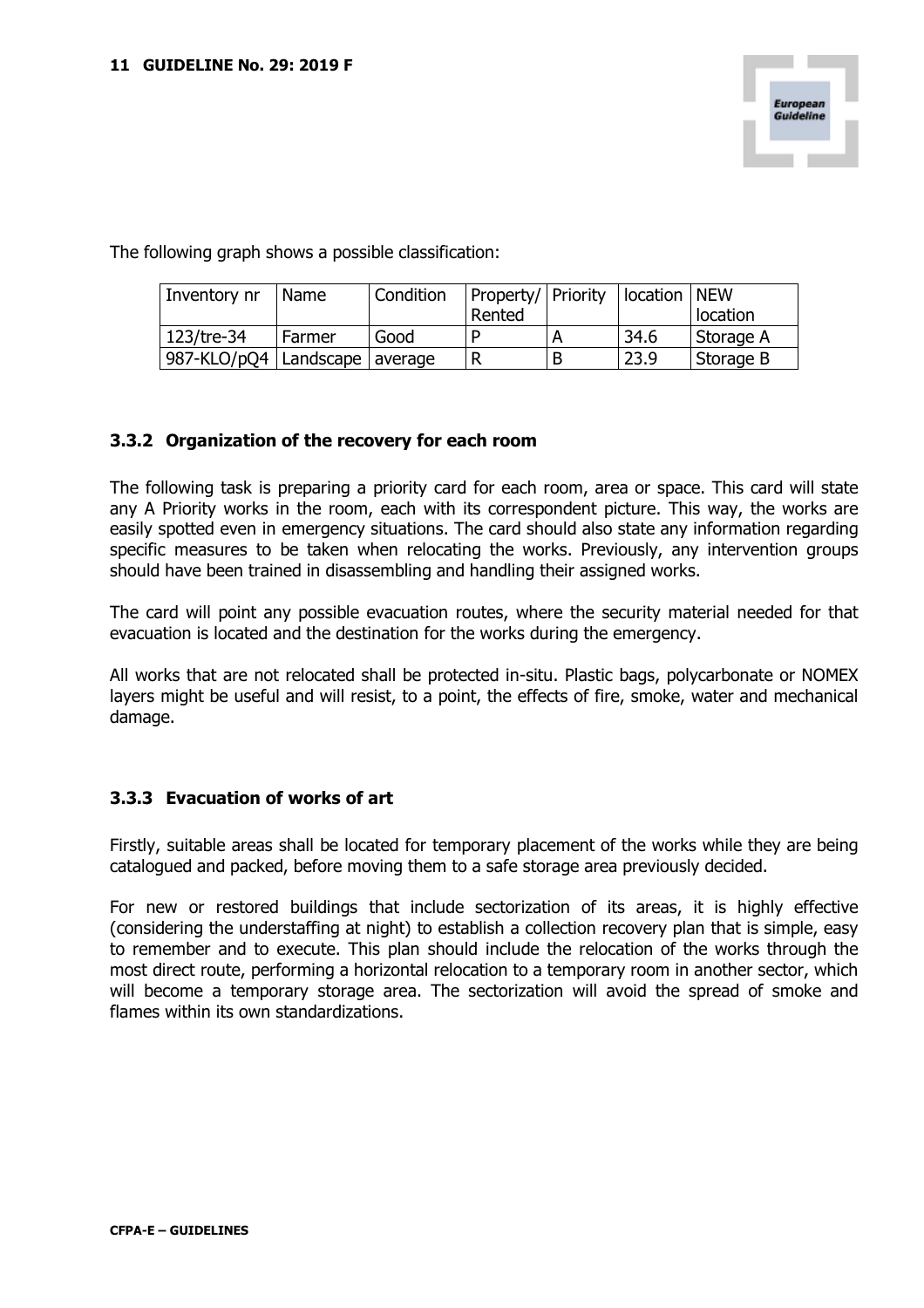

### **3.4 Deposits or temporary storage areas for works of art**

Once the works of art that were more at risk are disassembled and taken to the temporary storage areas, the relocation to the storage areas with enough preventive measures or to the meeting points outside the building(s) can begin.

It would be positive to establish a collaboration agreement with any artistic or cultural institutions nearby, so when facing an emergency, those institutions may act as storage spaces for the works of art from the damaged building. This is highly convenient, for the distance between institutions can be relatively short in many cases, and the receiving institution will surely have the proper climatic and security systems to preserve the works of art. Those institutions might even have the appropriate workshops to proceed to the restoration of possible damages to the works of art.

#### **3.5 Coordination with external forces**

The Security Department or the Security Manager shall have an updated and easily accessible list with the numbers and addresses of all the key services. This list should contain the contact information for the fire brigade, and also for those experts who might be useful to restore the basic services in case of an emergency, such as:

- Builders, plumbers, carpenters, electricians …
- Heritage recovery experts
- Smoke removal professionals
- Movers specialized on fragile items
- Phone numbers for basic suppliers (electricity, gas, water)
- Insurance companies
- Contractor pumps and generators
- Emergency services (police, hospitals, paramedics and fire brigade)

Is is highly important the coordination with the local fire brigade, since they are essential for the elaboration of any fire prevention plan for historic buildings. Communication with the emergency services prior to the emergency is also recommendable, to ensure the integration of the plan with the possible actions of those services.

The fire brigade should be invited regularly into the building to familiarize them with the layout and structure, as well as participating in the fire drills. They will get to know where the water pumps are, how many buildings are, how is its distribution and other important aspects that will maximize their efficiency in case of emergency while at the same time minimize the damage. All relevant information should be included in the emergency plan.

Information about extracurricular activities, exhibitions or special events should be communicated to these forces. Temporary changes in the layout, structural changes or any other important information that might be useful in case of an emergency should also be reported.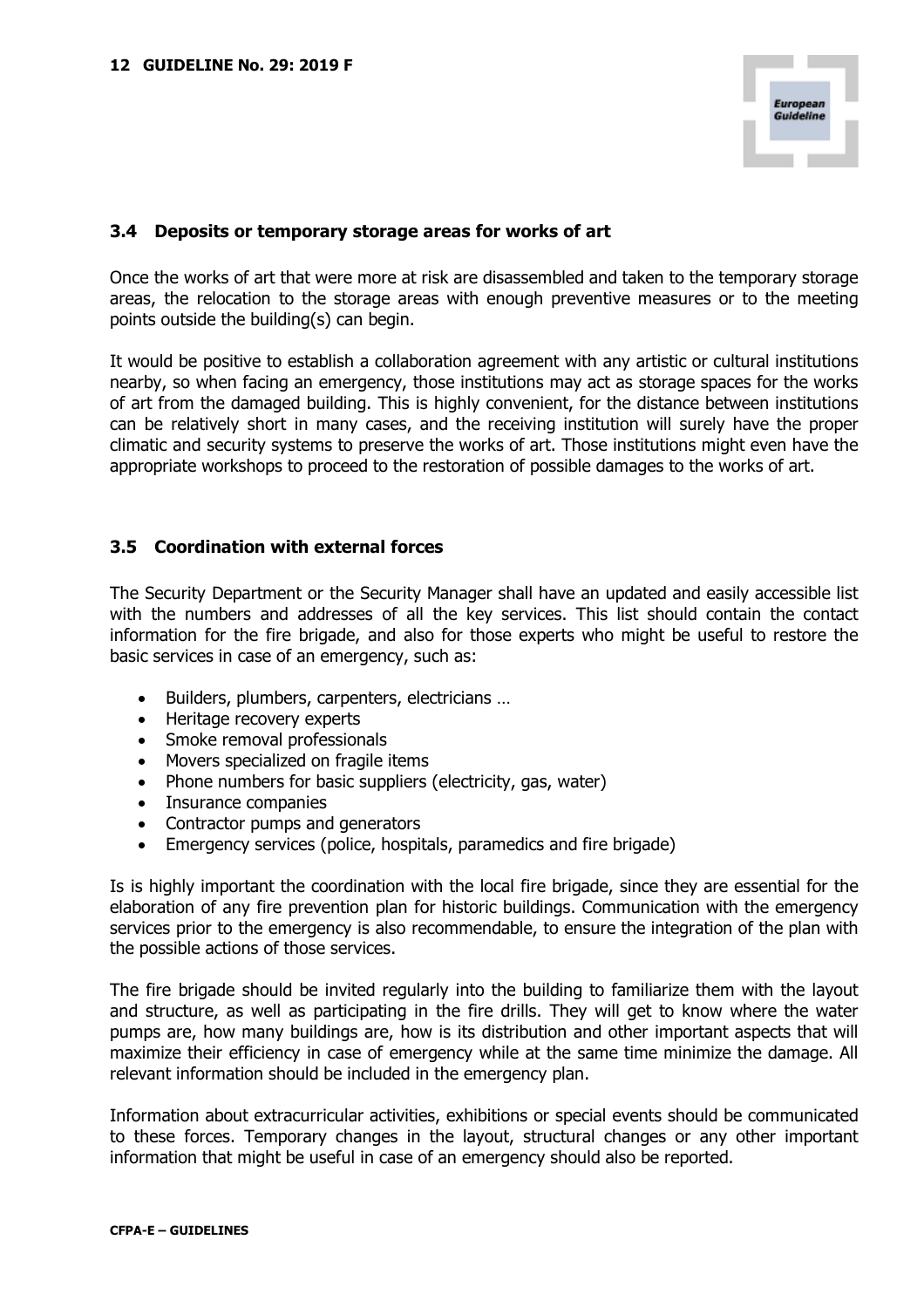# **4 Fire Safety**

The need for fire extinguishing and protection systems is justified by the difficulty to keep watch efficiently of all the areas of a building, so in case of emergency (fire, intrusion or any other incident) it can be detected and solved quick and accurately with all the needed means.

The use of new technologies allows a thorough study of those needs and a wider and better control of the spaces that need protection.

Personnel shall be trained according to the requirements to operate efficiently the control centers.

Architecture shall be modular, with open communication protocols and full system integration.

The equipment shall be tested under the worst-case scenario conditions to guarantee the best operation.

#### **4.1 Automatic fire detection systems**

The automatic fire detection system surveys constantly the spaces within the building or facility, and, periodically, those spaces in which the risk is higher due to the activity taking place on them. There are certain productive processes that, for example, involve high temperatures, open flames and other hazards, needing specialized detection systems to ensure the risks are controlled and kept within the safety margins.

All the information of alarm resulting from detectors shall be centralized to indicate precisely the location of the fire.

Types of detectors:

- Optical Detectors: detect the obscuration of the light provoked by the solid particles in the smoke.
- Heat Detectors: detect the increase of the temperature above a certain level as well as they detect the increase of temperature in a certain period.
- Flame detectors: these detectors are able to identify the frequency and wavelength of flames differentiating them from other light sources.
- Aspiration detection: this is the most effective of all measures, since it takes air samples and analyzes them in analysis chambers with laser technology. They can detect imperceptible changes even before they can be noticed by their smell. It can detect a potential risk when the dielectrics are at their initial heating stage. The cost is high, so its implementing is done in specific areas of the building that show a potentially high risk of fire, or where other detection systems are not suitable.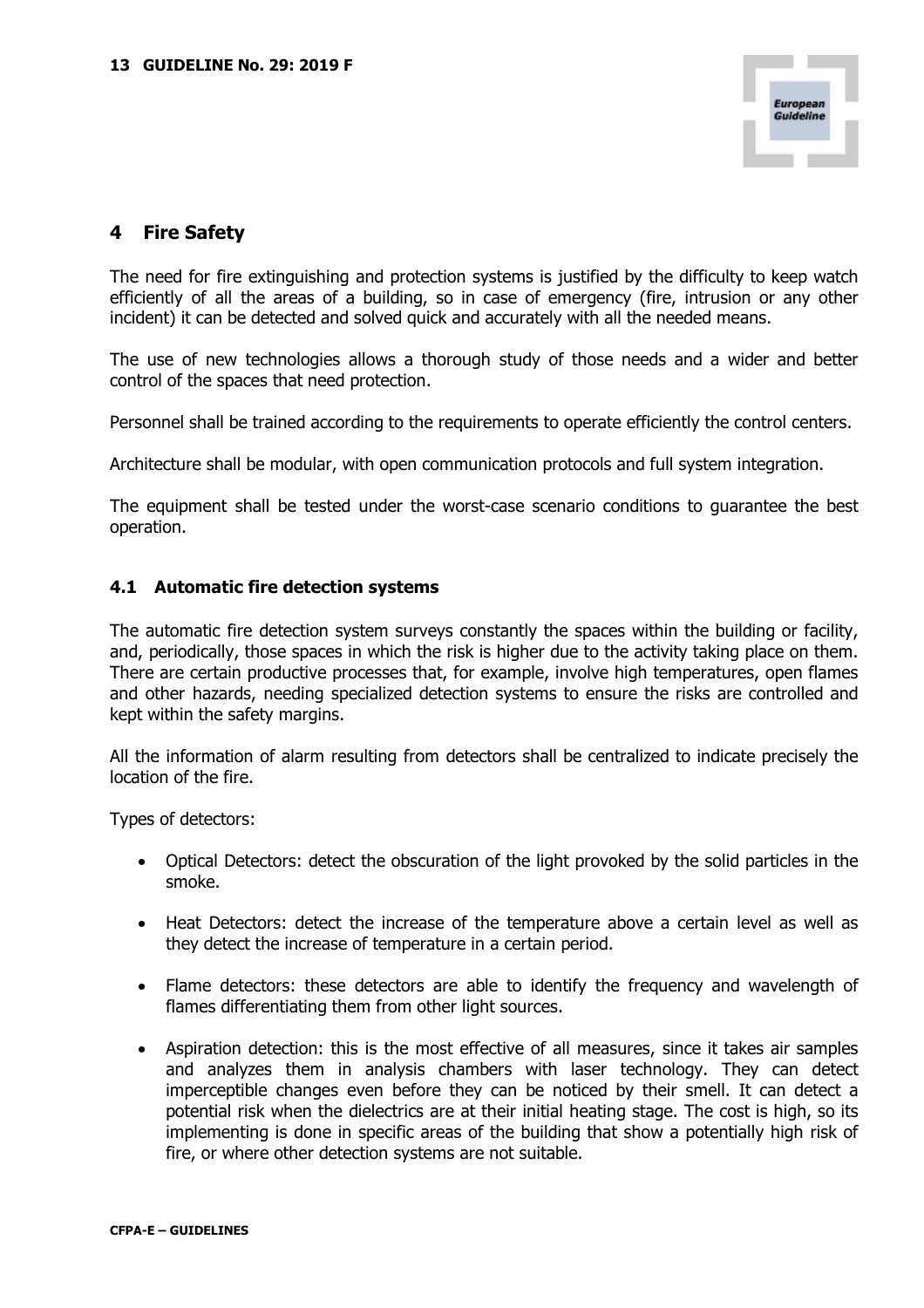

### **4.1.1 About fire extinguishing systems**

There are currently fixed systems for storage rooms and closed spaces that are being used for works of art storage at museums.

It must be taken into account that the needs for preservation of works of art are really specific, and the agents appropriate to extinguish a fire in any other storage space might not be suitable to get in contact with works of art.

Thus, and given the disadvantages of some extinguishing agents on its application not only from the point of view of the preservation of works of art, but also from their operational features, it would be advisable to briefly consider each of the agents.

The main properties and secondary effects related to the use of different extinguishing agents are described in the Annex 2.

#### **4.1.2 Choosing the fire extinguishing system for museums**

It is clear that, from the point of view of safety, the main worry is to extinguish the fire. But if, taking the advantage of having a fire extinguishing system installed, it can be adjusted so it protects the works of art against any secondary effects of fire as well, a whole new issue, not covered until now, would be solved.

The conditions for the fixed systems for the storage of works of art are established, based on these considerations, by the responsible for Security and Restoration, and the Management of the museum, following these premises:

- No system can be installed without an authorization from Conservation-Restoration.

- The relationship between protection and the effects of it on the works of art should be evaluated and accepted if no other solution is available.

- Systems should not produce any instant harm to the works.

- The possibility of damages to the works of art should be evaluated in specialized laboratories to decide if they are assumable, to establish the period before damage is irreversible, the restoration process, the final consequences…

Once these premises have been established, the desired conditionants for this kind of systems are defined:

- Appropriate extinguishing according to the combustible material.
- Temperature control.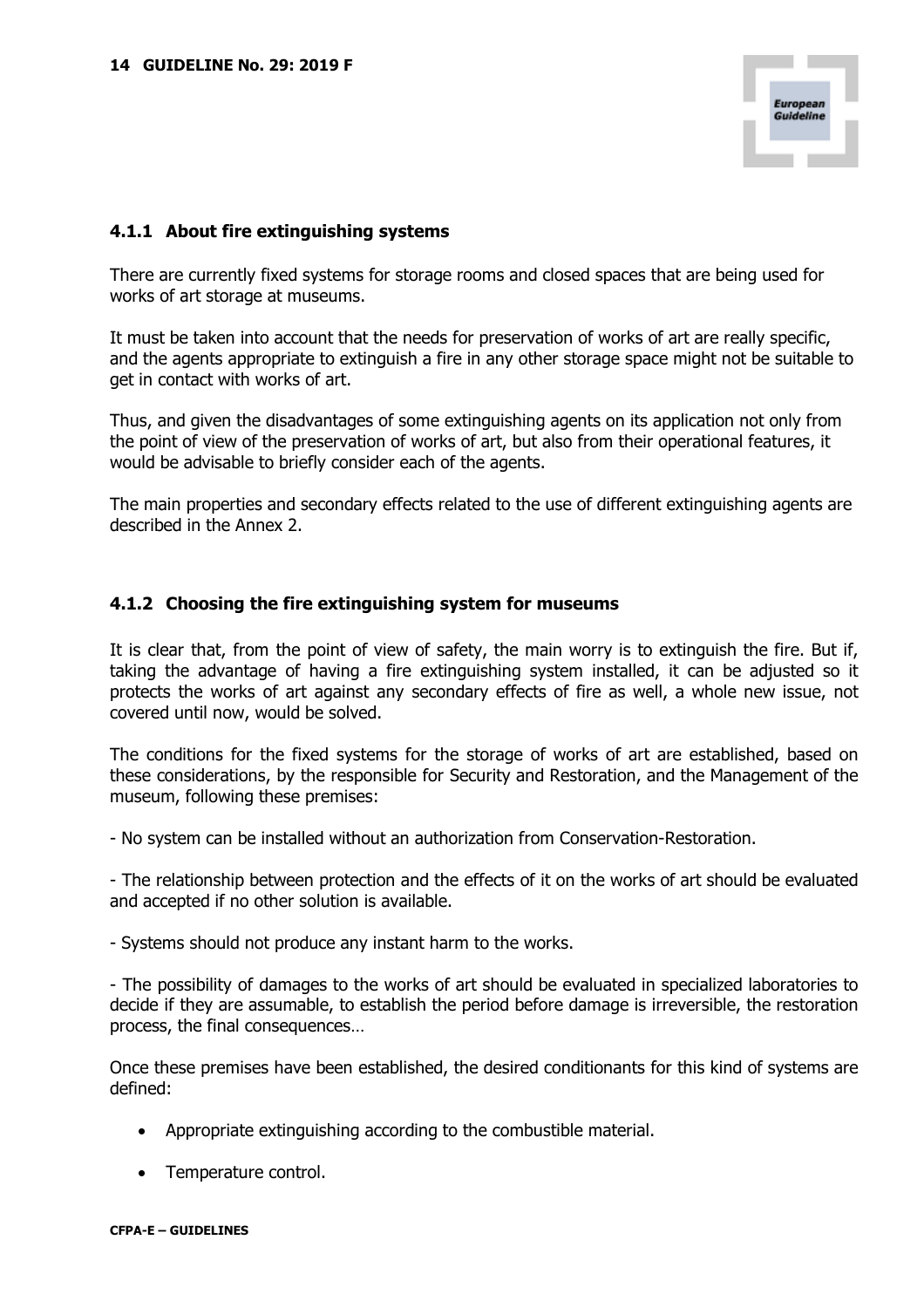- Humidity control.
- Fireproof effect (physical separation layer between the fire and the protected artworks).
- Personnel protection in case of the works' relocation.
- No need for SCBA's (Self-Contained Breathing Apparatus) to enter the space.
- Duration of the all the above for a prolonged time.

As said before in this document, it is difficult that a single fire extinguishing system can fulfil completely these conditions. For that reason, it is important that whatever the selected system is, it should be tested previously to installation in conditions similar to the real ones, to know certainly the grade of achievement of the conditions stated above this paragraph.

The operation of any fire extinguishing systems shall be automatic.

# **5 Emergency Action Plans**

# **5.1 Evacuation and Emergency Plan**

The emergency plan of a museum is the key for the safety of the whole museum. The objective of this plan is to protect human lives in case of emergency of any kind which could be a threat for human beings.

The emergency plan of a museum shall include, written and with attached maps, all the actions of the personnel of the museum in case of any emergency at any given moment within the 24 hours of a day, every day of the year. For this purpose, the plan will appoint and have a list of the people responsible for First Intervention (fire extinguishing equipment), Emergency Evacuation Alarm and First Aid, along with the Emergency Chief and any deputy chiefs in case of absence of any of the appointed chiefs.

The emergency plan should be supervised and approved by the Fire Prevention Service of the correspondent city council or, failing that, the assigned civil defense organization in the area of the museum.

When drawing up the plan, it is importance to take into the account the timing, meaning, making a list of the existing personnel at each moment during the day and night, and for every seasons, since there is not the same amount of people in the facilities during the day or during night hours, nor during holidays… A good measure to avoid problems regarding this, is to hire an external security company that can guarantee the presence of its personnel during all hours and avoids the problem of many museums have of having to close spaces due to the lack of personnel, which affects the public opinion of the institution and it complicates the organization of emergency plans.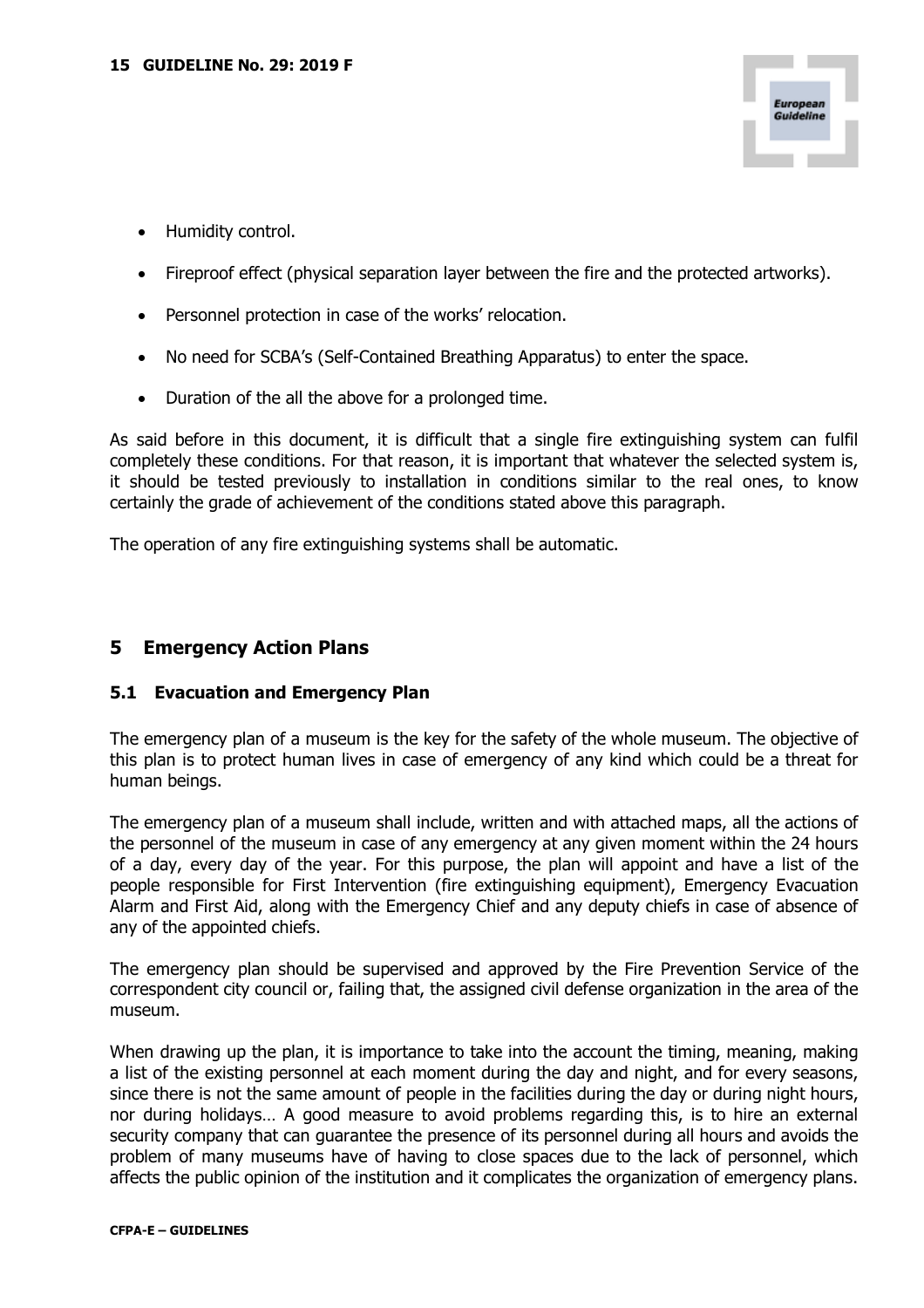The emergency plan shall be constantly updated, so there must be a person responsible for doing so within the staff of the museum. All members of the teams included in the plan shall undertake annual training on their responsibilities.

At least one yearly fire drill should be made. Any difficulties and problems in that drill will be evaluated to assess any possible problems and provide solutions and improvements.

A copy of the plan shall be stored in the entrance of the building, in a fireproof locker, with a complete set of maps of the facilities for the exclusive use of the fire brigade. Another copy should be stored at the nearest fire station.

The emergency plan should be in concordance with the CFPA Guideline No.25:2010 F, considering the local requirements and legislation.

# **5.2 Damage Control Plan**

The damage control plan is supplementary and parallel in its action to the emergency plan, although the former focuses in the evacuation and relocation of goods, and the latter in the safeguard of human lives involved in the emergency.

The objectives of this plan are:

- To minimize the impact of the emergency restricting the propagation of smoke and heat.
- To reduce the loss of the institution's goods relocating the important works to a safe place.
- To rescue important documents.
- To minimize the impact of the fire extinguishing process, reducing the collateral damage caused by water.
- To protect the damaged buildings (against weather inclemencies and intrusions to prevent more damage or losses).
- To promote awareness of the existent risks among the management and personnel of the institution.

The skillful use of limited resources can have a considerable impact in the amount and cost of the damage, and can also ensure that an organization can recover faster from the effects and damages of a fire. In modern commercial practice, the existence of a damage control plan is an essential feature of the recurrent planning of business.

The application of a logical plan allows the best allocation of the available resources; for example, the initial use of key tools is undertaken by those familiarized with them and trained in secure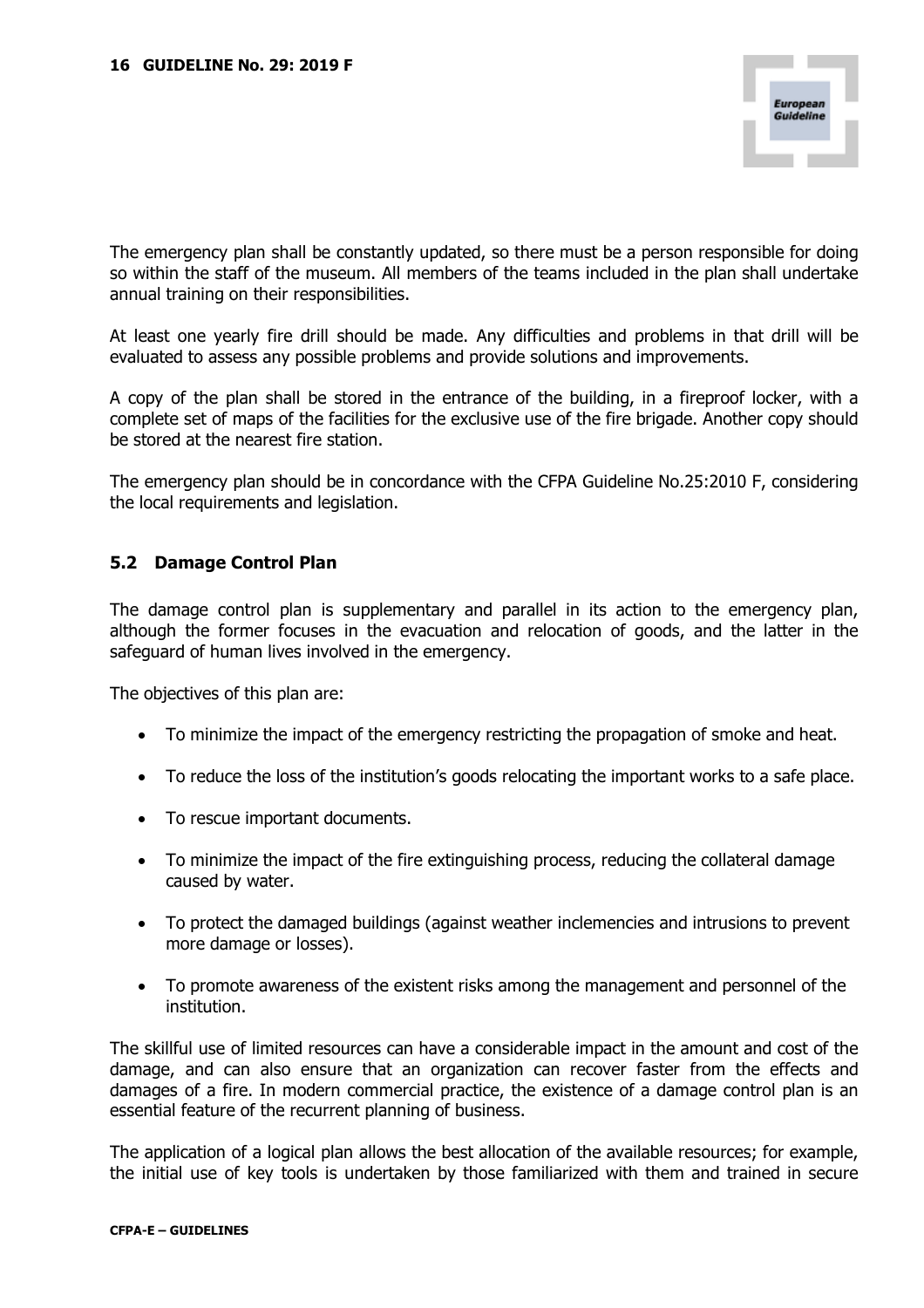techniques, whereas other resources are destined to less delicate activities (evacuation of the building or buildings among others).

It is not the incident what matters, but the process for the building to be secured against more damage or the way in which its content is relocated safely.

The damage control plan established will need to be integrated with other plans of the institution, such as plans to manage emergencies or crisis, plans for evacuations or plans for the interruption of the activity.

The establishment of a damage control plan needs the establishment of a plan about the best allocation for the available resources, and more specifically, personnel. The seriousness of the emergency will be different when the building is empty or when the fire starts during night hours. The tasks to be carried out in a damage control plan will be:

- Calling the fire brigade.
- Evacuation of the non-essential personnel.
- Control and evacuation of visitors.
- First actions against the fire.
- Provide technical assistance to the fire brigade upon their arrival.
- Take the needed measures to prevent the fire from expanding (cut the electricity, close doors and windows, act upon the airing system, etc)
- Relocation and storaging of important works from exhibitions.
- Limit the impact of the extinguishing agents (mainly water)
- Dissipate the smoke.
- Recover articles and works after the fire is extinguished.
- Secure the place

The plan itself and any documents regarding it will be classified as confidential and strictly controlled. Copies of these documents shall be numbered, and non-authorized copies are strictly forbidden.

# **5.2.1 Organization of a damage control plan**

One of the greatest benefits from this kind of plan are the improvements in the risk reduction that can be obtained with an insignificant cost. The actions to be considered within the plan will be:

- Determine the needed equipment according to the size of the museum.
- Recruitment and training of teams formed by four operators plus one team manager.
- Complete the identification and inventory process to establish priority for relocation.
- Establish a detailed damage control plan and reserve lists.
- Purchase tracking and communication systems to be in contact with all the members of the teams at the same time.
- Purchase of needed equipment and supplies to carry out the damage control plan.
- Establish spaces for temporary storage of relocated works.
- Training and practice of the teams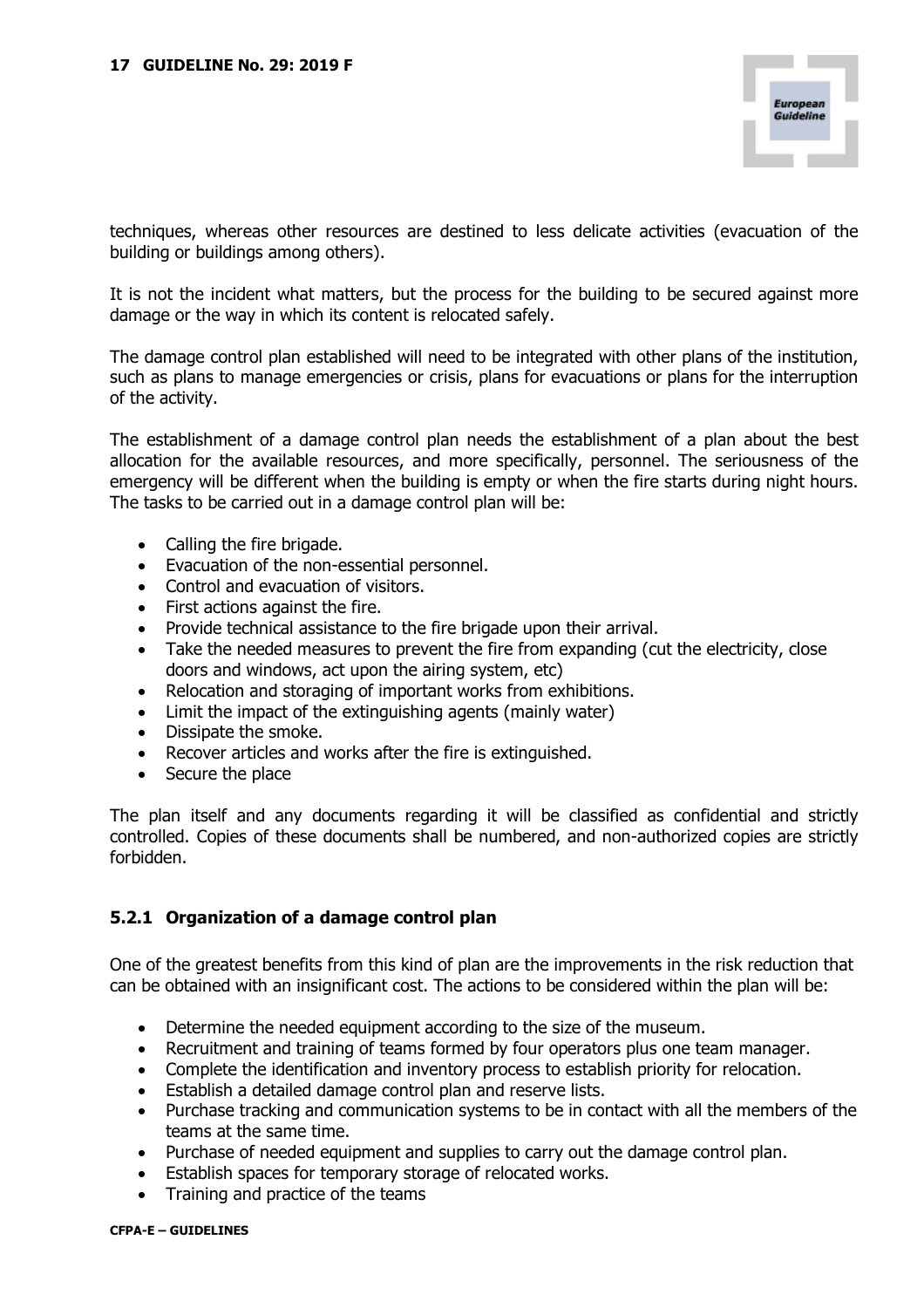

- Appointment of support staff to aid in the relocation of works.
- Fire drill/ emergency practices involving all the staff and the fire brigade.

### **5.2.2 Damage control teams training**

One of the most typical mistakes when establishing emergency plans is preparing detailed plans and not giving them the importance they deserve thinking everything is under control. This is really dangerous.

Training for all personnel involved with a role in the plan is essential. This training shall begin with sessions about the contents and aims of the plan until every person involved understand completely all the details. Then they have to perform limited practical sessions with individuals and groups.

These sessions will be aimed at training the teams in the use of the different fire extinguishing systems within reach, as well as the specific considerations for the relocation and handling of works of art in a safe way that ensures the possibility of treatment and restoration afterwards.

Training should be annual. Once all the team is trained, a complete fire drill should be performed at least once a year, being recommended to involve the external emergency services if possible.

#### **5.2.3 Resources and equipment needed for damage control plans**

A study prior to the plan will established which are the needs and the needed amounts for the required resources that should be placed at least at two points in the main floor or exhibition space of each protected building, and that should include at least the following: (this list is orientative, may vary depending on each building's needs)

- One trolley/cart that can be handled by a single person.
- Two light four-meter ladders
- An organized toolbox, including cutter, pliers and small crowbars.
- To big flashlights with extra batteries.
- Four plastic buckets, trowels, mops and sponges.
- Ten folding plastic boxes.
- One bubble wrap roll
- One wrapping paper roll
- Fifty big plastic bags
- Fifty medium plastic bags
- Slings for frames or other furniture
- Protective blankets for thin surfaces
- Carts for heavy items
- Adhesive tape, labels, strings, markers and scissors.
- Protective clothes (paper masks, rubber gloves and shoe protectors).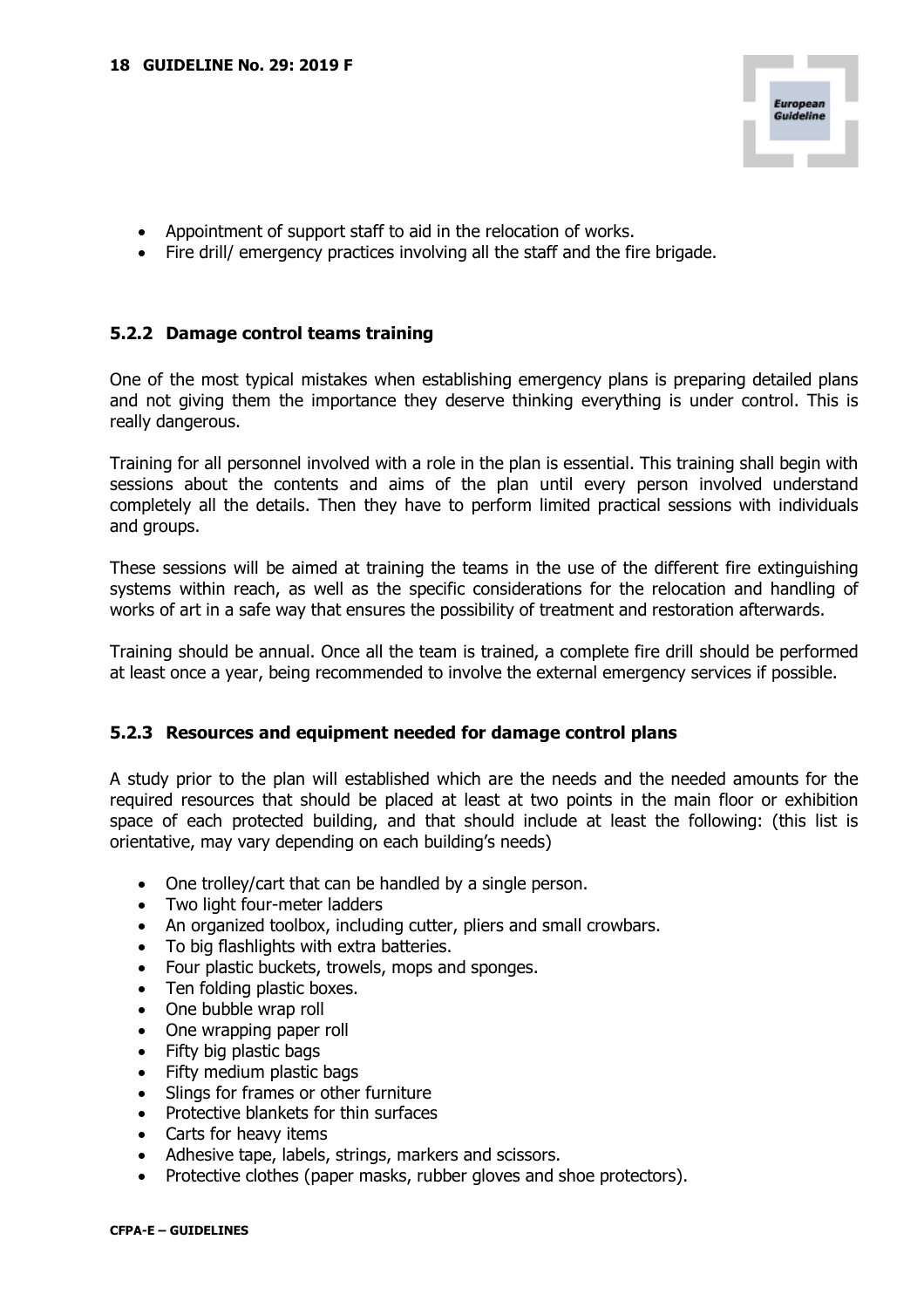In those zones where the support personnel will help recovering, relocating and packaging, there should be:

- Ten paper towel rolls
- Two water hand sprinklers
- Five two-liter distilled water bottles
- Frame preservation equipment
- First aid kits
- Two eye wash bottles
- Two hundred big plastic bags with a zipper
- One acid-free silk paper roll.
- One box with desk supplies (pens, pencils, chalk, clips, labels ...)
- Fifty plastic aprons
- Two water/dry vacuum cleaners.
- Six big electric fans
- One big toolbox with the appropriate supplies.
- Eight slings for frames and other furniture
- Fifty meters of 50-mm string
- Two extensible seven-meter ladders
- Additional slings
- Additional carts for heavy items
- Additional protective blankets and sheets
- Four 20x10m canvas

Each one of the experts in preservation shall specify the contents of each of the emergency boxes and its location, and this must be kept safely in the designated place.

It should be considered the need for two-way radios. At least one of the radios must be available for the fire brigade chief.

If there are specific security tools in place for the protection of frames or other objects, the keys to those tools must be included in the toolboxes. At the same time, if the relocation plans for large objects need scaffolds or ladders, those should be placed nearby.

# **5.2.4 Protection for the members of the damage control teams**

It is essential that all personnel of the teams are insured for all the activities of the team. This includes the specific training and personal protective equipment.

All personnel working inside the building in an emergency shall be provided with the proper clothing and personal protective equipment. This should include:

- Helmet with band and flashlight.
- Fireproof overall
- Safety boots with antipunching soles and steel toe caps.
- Leather cut and fireproof safety gloves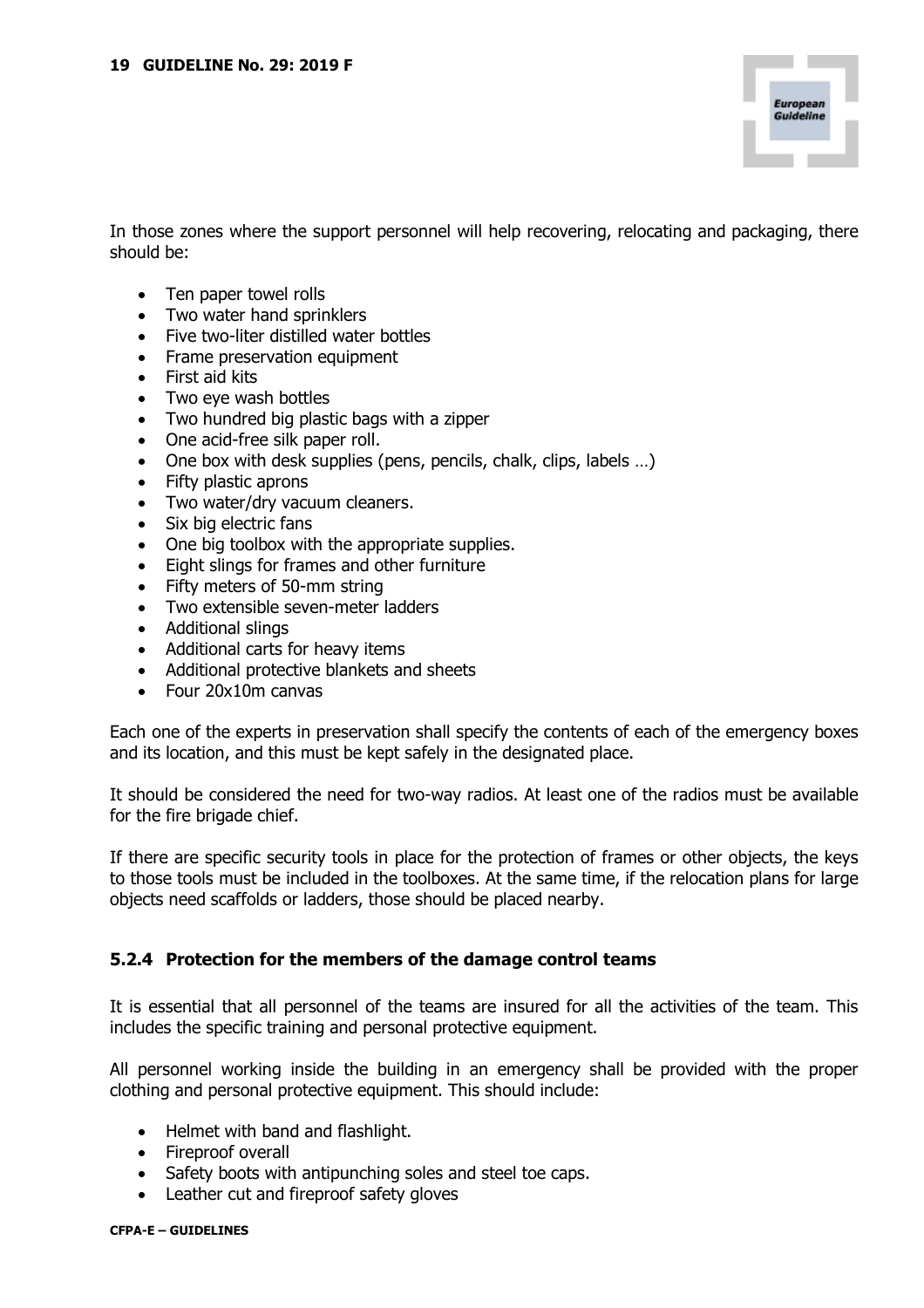

• Supervision personnel should wear a colored vest or other kind of marked clothing.

### **5.2.5 Security during the action of the damage control plan**

All personnel required to intervene in an emergency shall be provided with a document that identifies him/her as a member of the organization of the damage control plan and that he/she needs free access to all zones during emergencies.

Management must foresee that regular security measures can be overpowered and ineffective in case of any emergency. It is therefore essential that the participation of the security forces is included, to secure not only the building, but the works and goods that have been recovered or are being relocated from the damaged buildings.

#### **5.3 Procedures after the fire extinction**

Access to the building or facility might be restricted due to safety or structural reasons, or for the investigation of the causes of the fire. In fact, the integrity of the building or its remains must be studied first by the experts to determine the stabilization processes that need to be carried out before any other access is allowed. It may be necessary to contact the local authorities, who probably will want to demolish part or the entire damaged building, and ask them to consult the historic heritage experts before taking a definite determination which might be irreversible. In these cases, advice from the expert can be of great help. It must not be forgotten that the legislation on damaged structures suggest alternatives to demolition when suitable.

Warning signals and barriers shall be set on the zone. Valuable goods or its remains are to be looked amidst the debris. If found, they would be labeled and registered with their current state.

A damaged ceiling will be covered by a canvas to minimize the effect of weather.

The temporary recovery works will be organized by a qualified expert (architect) to ensure the proper stability of the structure.

Where possible, the residual water will be removed using mops, water vacuum cleaners and sponges.

Aside of the strength of pressurized water, which damages fragile materials, it must be taken into consideration that water also dissolves soluble materials and can literally disintegrate them.

Once the fire is extinguished within masonry structures, they will have absorbed huge amounts of liquid and several detrimental processes can take place. During winter, frost may cause the crystallization of the liquids inside the softened masonry, causing it to crack open and peel. The drying process may bring mineral salts to the surface of the piece, where they crystallize and provoke the peeling of the surface. Mold and fungi will also appear in the wooden and other organic material surfaces causing putrefaction. Hence, the protection, insulation, ventilation and draining are essential particularly around the winter season.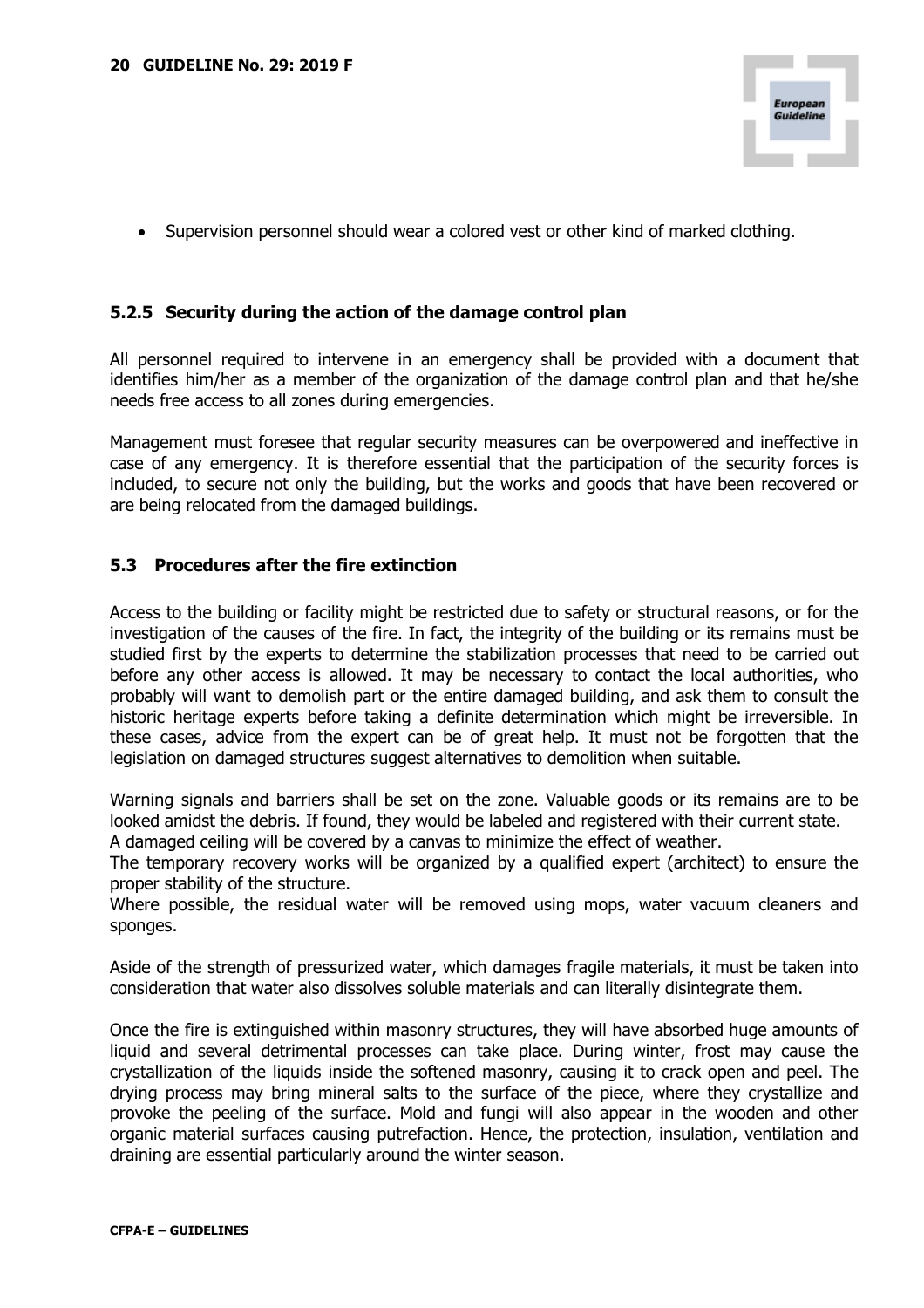Professional advice from the restoration experts ought to be taken about the recovery of damaged articles. This needs to take place with no delay, since the decomposition products from the combustion can be highly acid, therefore highly corrosive.

Used fire extinguishers need to be replaced, and the hoses need to be cleaned and rolled back.

The place shall be secured against robbery; broken windows must be covered and broken doors replaced. The need for strengthening temporarily the safety of the facilities should be an option to consider.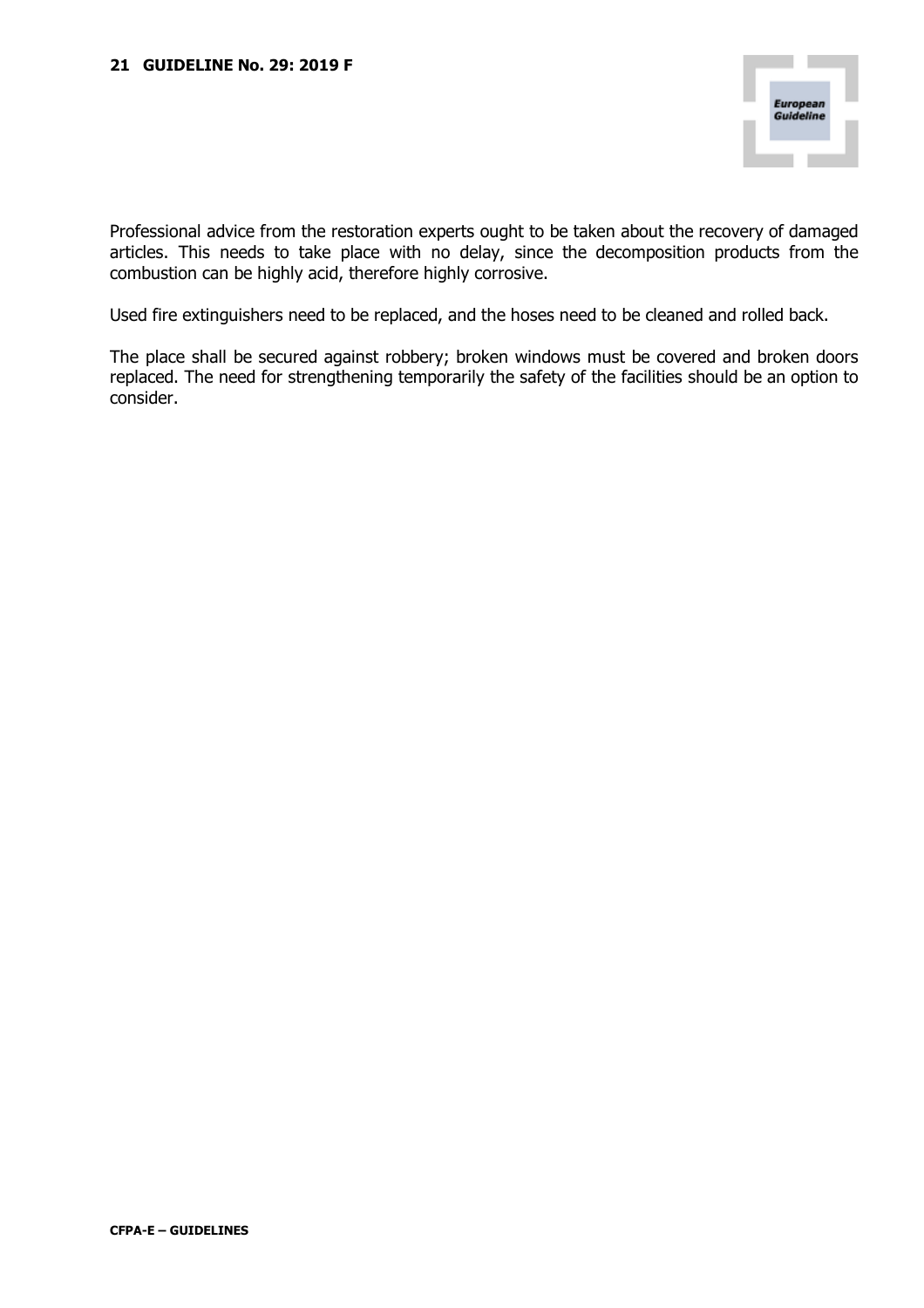# **6 Guidelines**

Fire

| Guideline No. 1:2015 F - | Fire protection management system                            |
|--------------------------|--------------------------------------------------------------|
| Guideline No. 2:2013 F - | Panic & emergency exit devices                               |
| Guideline No. 3:2011 F - | Certification of thermographers                              |
| Guideline No. 4:2010 F - | Introduction to qualitative fire risk assessment             |
| Guideline No. 5:2016 F - | Guidance signs, emergency lighting and general lighting      |
| Guideline No. 6:2011 F - | Fire safety in care homes for the elderly                    |
| Guideline No. 7:2011 F - | Safety distance between waste containers and buildings       |
| Guideline No. 8:2004 F - | Preventing arson – information to young people               |
| Guideline No. 9:2012 F - | Fire safety in restaurants                                   |
| Guideline No.10:2008 F - | Smoke alarms in the home                                     |
| Guideline No.11:2015 F - | Recommended numbers of fire protection trained staff         |
| Guideline No.12:2012 F - | Fire safety basics for hot work operatives                   |
| Guideline No.13:2015 F - | Fire protection documentation                                |
| Guideline No.14:2019 F - | Protection of information technology facilities              |
| Guideline No.15:2012 F - | Fire safety in guest harbours and marinas                    |
| Guideline No.16:2016 F - | Fire protection in offices                                   |
| Guideline No.17:2015 F - | Fire safety in farm buildings                                |
| Guideline No.18:2013 F - | Fire protection on chemical manufacturing sites              |
| Guideline No.19:2009 F - | Fire safety engineering concerning evacuation from buildings |
| Guideline No.20:2012 F - | Fire safety in camping sites                                 |
| Guideline No.21:2012 F - | Fire prevention on construction sites                        |
| Guideline No.22:2012 F - | Wind turbines - Fire protection guideline                    |
| Guideline No.23:2010 F - | Securing the operational readiness of fire control system    |
| Guideline No.24:2016 F - | Fire safe homes                                              |
| Guideline No.25:2010 F - | Emergency plan                                               |
| Guideline No.26:2010 F - | Fire protection of temporary buildings on construction sites |
| Guideline No.27:2011 F - | Fire safety in apartment buildings                           |
| Guideline N0.28:2012 F - | Fire Safety in laboratories                                  |
| Guideline No.29:2013 F - | Protection of paintings: Transport, exhibition and storage   |
| Guideline No.30:2013 F - | Managing fire safety in historical buildings                 |
| Guideline No.31:2013 F - | Protection against self-ignition and explosions in handling  |
|                          | and storage of silage and fodder in farms                    |
| Guideline No.32:2014 F - | Treatment and storage of waste and combustible               |
|                          | secondary raw materials                                      |
| Guideline No.33:2015 F - | Evacuation of people with disabilities                       |
| Guideline No.34:2015 F - | Fire safety measures with emergency power supplies           |
| Guideline No.35:2017 F - | Fire safety in warehouses                                    |
| Guideline No.36:2017 F - | Fire prevention in large tents                               |
| Guideline No.37:2018 F - | Photovoltaic Systems: Recommendations on loss prevention     |

П

European<br>Guideline

**CFPA-E – GUIDELINES**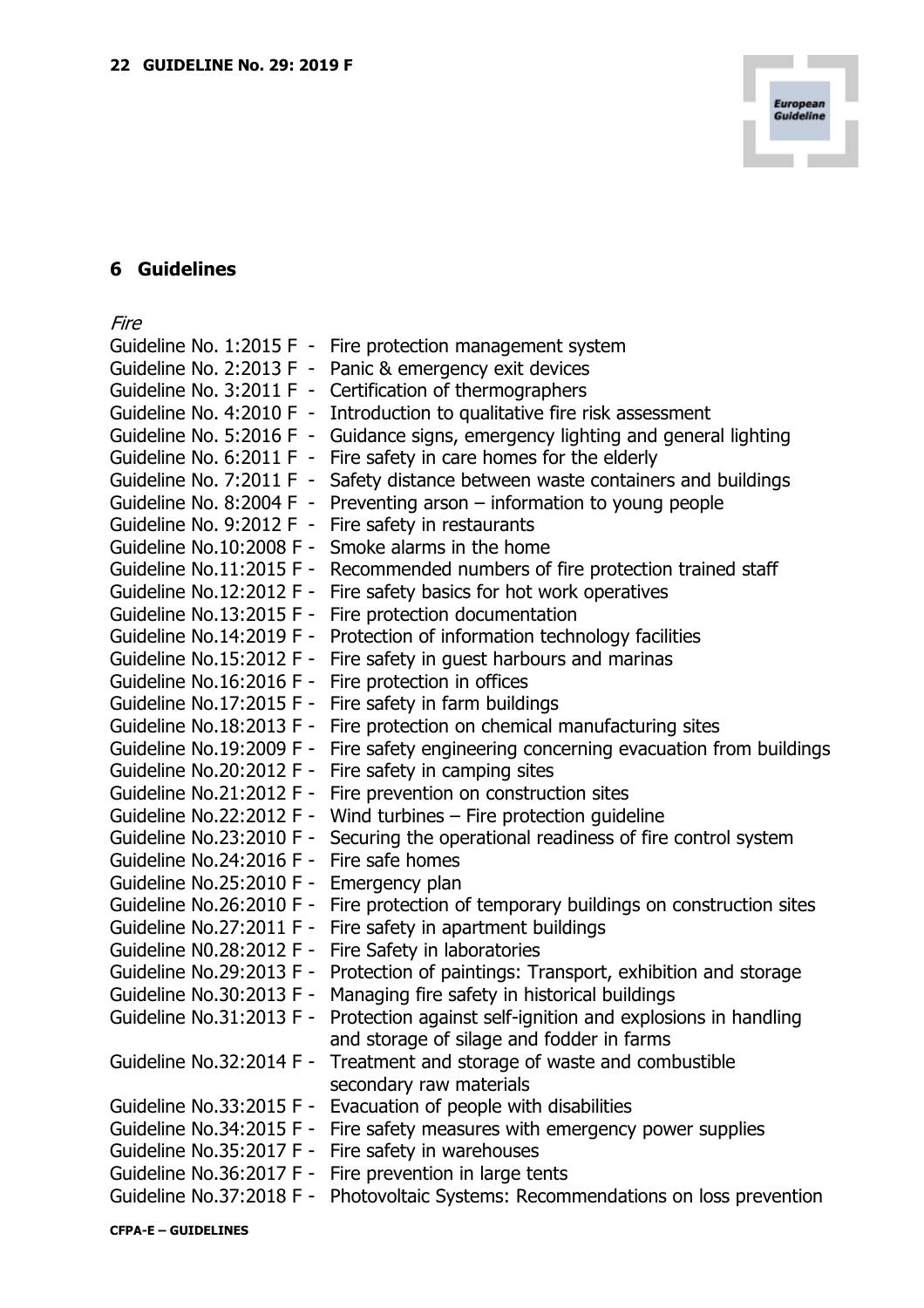| Natural hazards                                   |                                                                                   |
|---------------------------------------------------|-----------------------------------------------------------------------------------|
| Guideline No. 1:2012 N - Protection against flood |                                                                                   |
|                                                   | Guideline No. 2:2013 N - Business Resilience - An introduction to protecting your |
|                                                   | business                                                                          |
|                                                   | Guideline No. 3:2013 N - Protection of buildings against wind damage              |
| Guideline No. 4:2013 N - Lightning protection     |                                                                                   |
|                                                   | Guideline No. 5:2014 N - Managing heavy snow loads on roofs                       |
| Guideline No. 6:2015 N - Forest fires             |                                                                                   |
|                                                   | Guideline No. 7:2018 N - Demountable / Mobile flood protection systems:           |
|                                                   | Recommendations on planning, selection, providing and using.                      |
| Security                                          |                                                                                   |
| Guideline No. $1:2010S -$ Arson document          |                                                                                   |

п

European<br>Guideline

| Guideline No. 1:2010 S - Arson document      |                                                                                                             |
|----------------------------------------------|-------------------------------------------------------------------------------------------------------------|
|                                              | Guideline No. 2:2010 S - Protection of empty buildings                                                      |
|                                              | Guideline No. 3:2010 S - Security system for empty buildings                                                |
|                                              | Guideline No. 4:2010 S - Guidance on key holder selections and duties                                       |
|                                              | Guideline No. 5:2012 S - Security guidelines for museums and showrooms                                      |
|                                              | Guideline No. 6:2014 S - Emergency exit doors in non-residential premises                                   |
|                                              | Guideline No. 7:2016 S - Developing evacuation and salvage plans for works of art and<br>Heritage buildings |
| Guideline No. 8:2016 S - Security in schools |                                                                                                             |
|                                              | Guideline No. 9:2016 S - Recommendation for the control of metal theft                                      |
| Guideline No. 10:2016 S -                    | Protection of business intelligence                                                                         |
|                                              |                                                                                                             |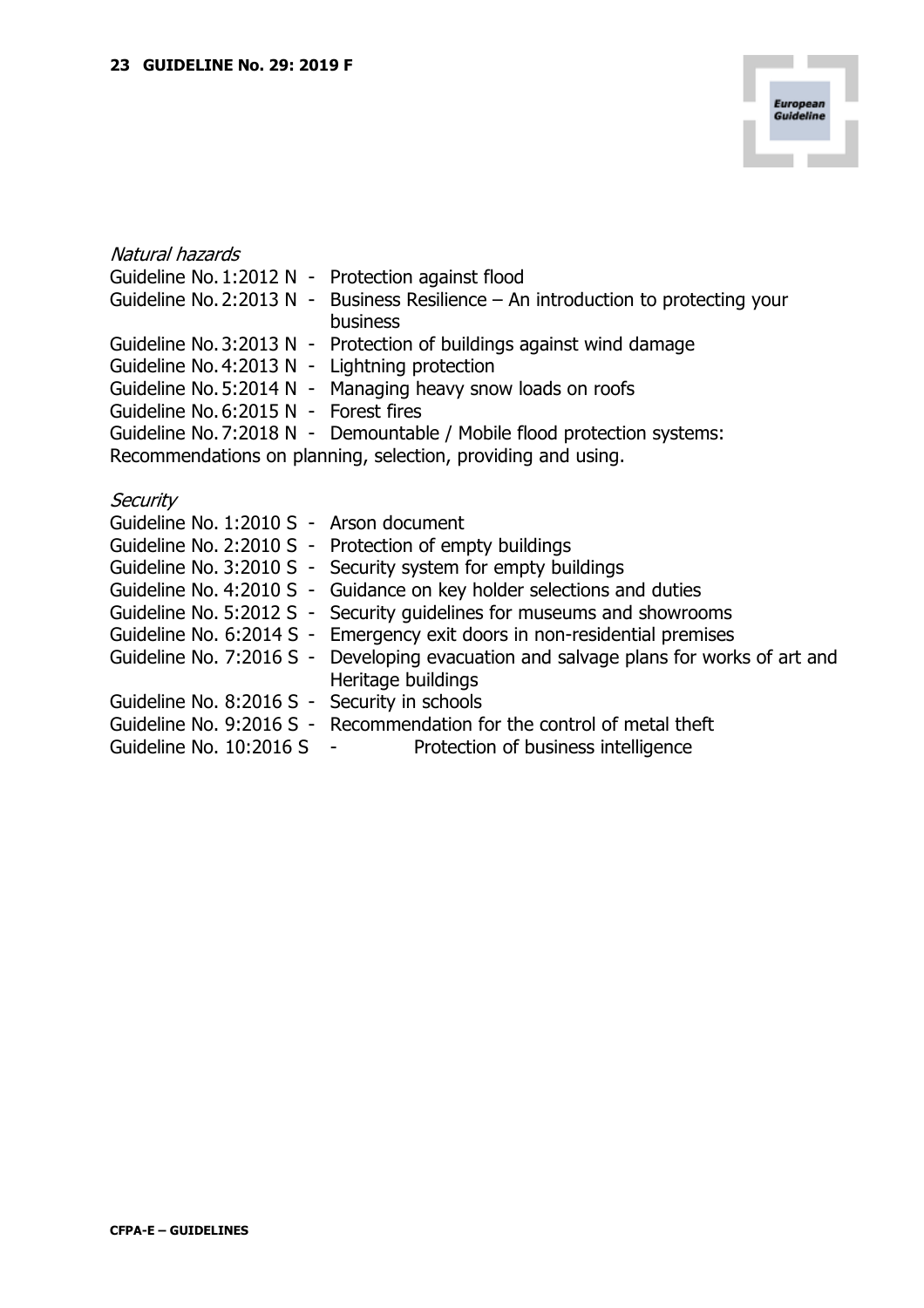П European<br>Guideline

**ANNEX 1**

**HOT WORK PERMIT**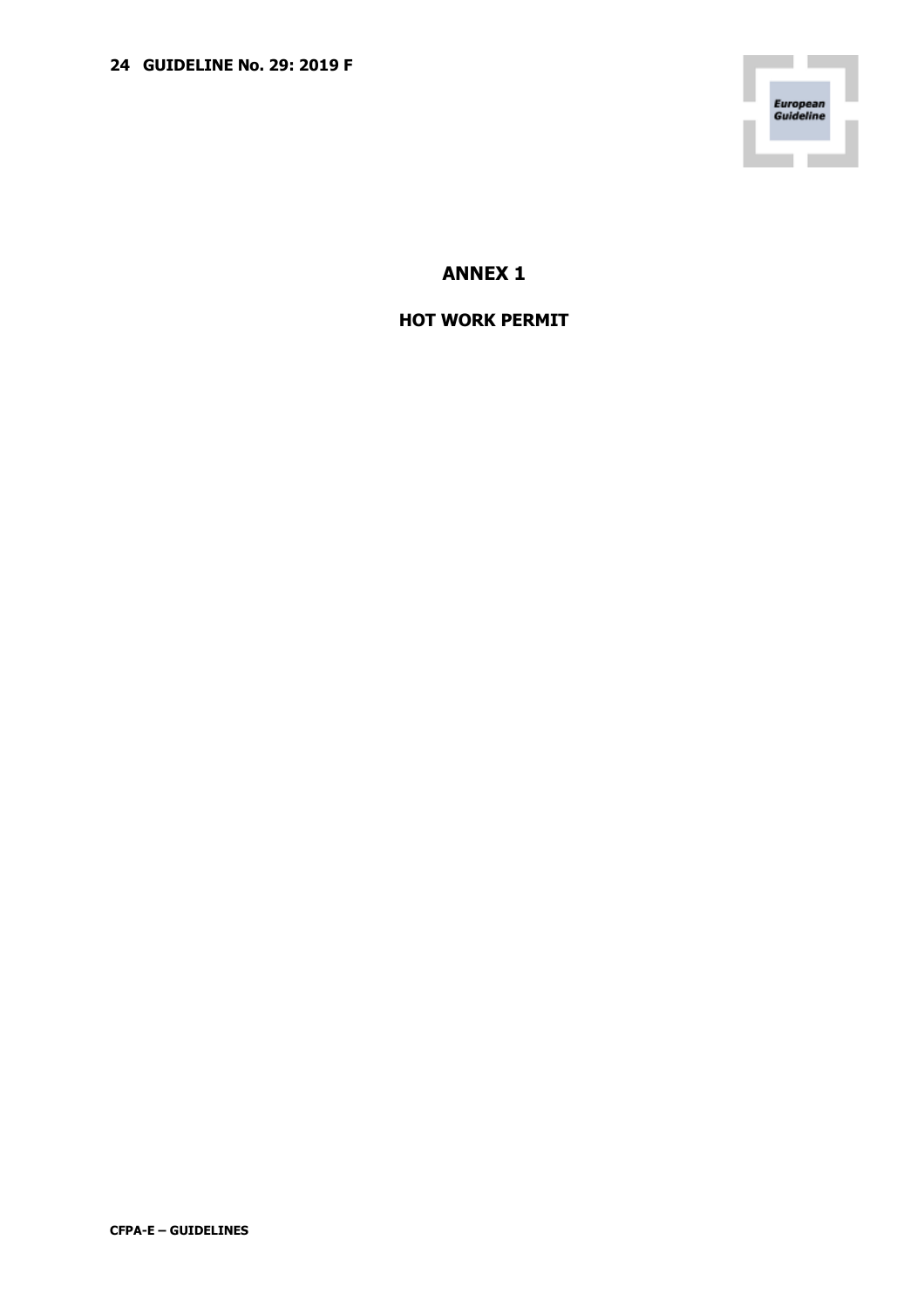| <b>CUT AND WELD WORK PERMIT</b>                                                                                                                                                                                                                                                                                         |                                                    |  |  |
|-------------------------------------------------------------------------------------------------------------------------------------------------------------------------------------------------------------------------------------------------------------------------------------------------------------------------|----------------------------------------------------|--|--|
|                                                                                                                                                                                                                                                                                                                         |                                                    |  |  |
| The section in which the work is to take place has been inspected and all needed security measures have been adopted.                                                                                                                                                                                                   |                                                    |  |  |
| Signature:                                                                                                                                                                                                                                                                                                              |                                                    |  |  |
| <b>IMPORTANT</b>                                                                                                                                                                                                                                                                                                        |                                                    |  |  |
| Before authorizing any cut and weld work, the person responsible for fire extinguishing systems will inspect the work<br>area and confirm that the measures to prevent fires have been taken:                                                                                                                           |                                                    |  |  |
| <b>PREVENTION</b>                                                                                                                                                                                                                                                                                                       |                                                    |  |  |
| Sprinklers check:<br>Cut and Weld equiment check:<br>Presence of fire extinguishers in the work area:<br>$YES:$ NO: $\qquad$                                                                                                                                                                                            | YES:___ NO:___<br>YES:____ NO:___                  |  |  |
| <b>WITHIN 10 METRES</b>                                                                                                                                                                                                                                                                                                 |                                                    |  |  |
| Floor free of combustible materials:<br>Combustible floors protected with wet sand or metallic sheets;<br>No uncontrolled combustible material nor flammable liquids present:<br>Combustible or flammable materials protected with covers or metallic sheets:<br>Openings/holes in floors or walls covered:<br>YES: NO: | YES:_____ NO:____<br>YES:____ NO:___<br>$YES:$ NO: |  |  |
| <b>WALL OR CEILING WORKS</b>                                                                                                                                                                                                                                                                                            |                                                    |  |  |
| Non-combustible structure: _________<br>Combustible materials removed:                                                                                                                                                                                                                                                  |                                                    |  |  |
| <b>CLOSED SPACE WORKS</b>                                                                                                                                                                                                                                                                                               |                                                    |  |  |
| (Tanks, containers, conducts, vents, filters)<br>Combustible removed from equipments:<br>Flammable vapors removed:                                                                                                                                                                                                      |                                                    |  |  |
| <b>FINAL CHECK</b>                                                                                                                                                                                                                                                                                                      |                                                    |  |  |
| Will take place two hours after the work has been finished: _____                                                                                                                                                                                                                                                       |                                                    |  |  |
| Signed:<br>Supervisor                                                                                                                                                                                                                                                                                                   |                                                    |  |  |

П

European<br>Guideline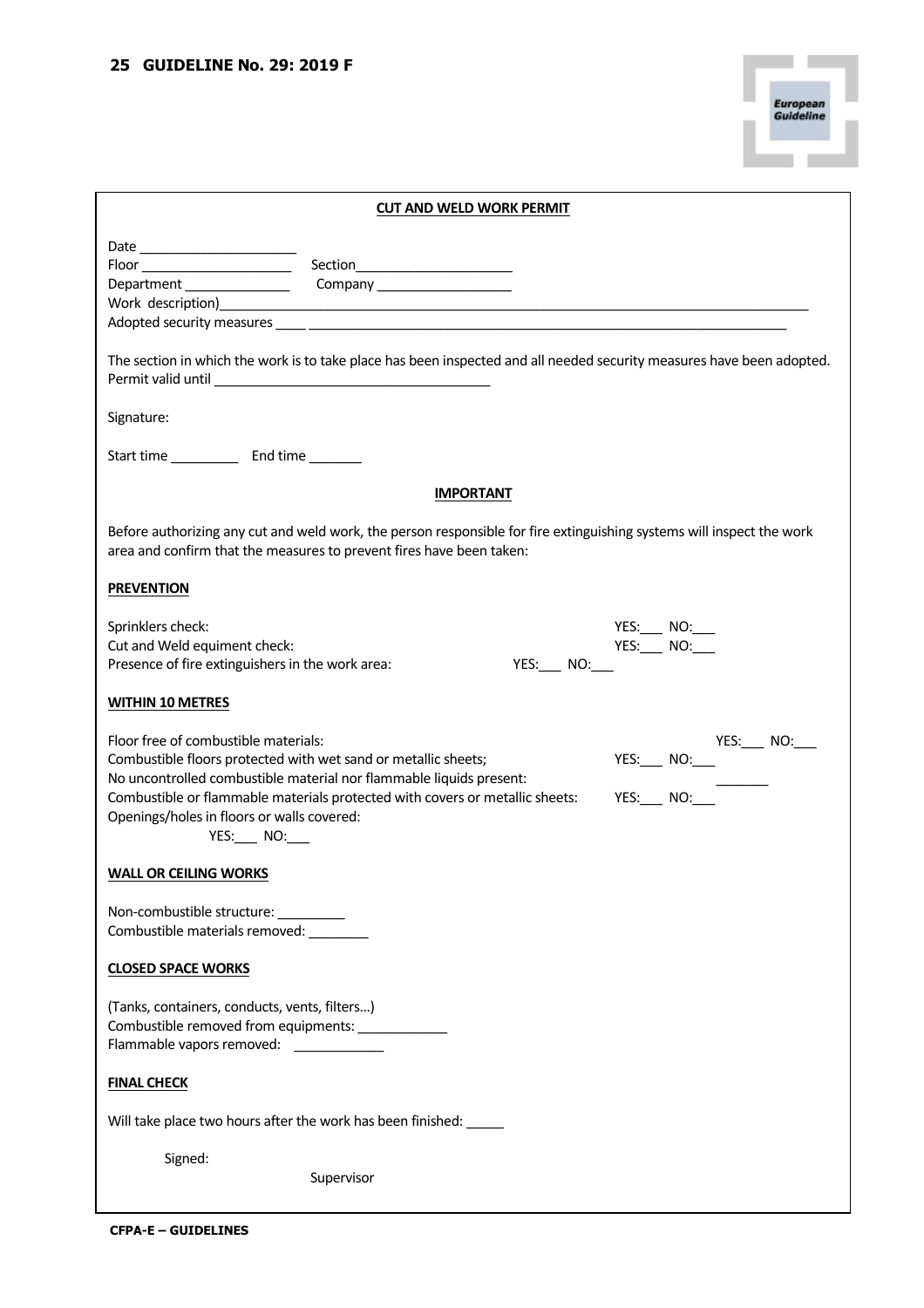

# **ANNEX 2**

### **ADVANTAGES AND DISADVANTAGES RELATED TO THE USE OF FIRE EXTINGUISHING SYSTEMS**

#### **Halocarbon agents**

H.C.F.C.: Hydrochlorofluorocarbons, also known as NAF-S-III, Halotron and Haloclean. These gases are completely banned in Europe.

H.F.C.: Hidrofluorocarbons, the most spread being HFC 227-ea, HFC-23, and NOVEC 1230™.

These concepts must be reviewed beforehand:

- O.D.P. Ozone Depletion Potential: it measures the contribution of the gas to the destruction of Ozone layer in the atmosphere, in comparison with Trichlorofluoromethane which  $ODP = 1$ .
- G.W.P. Global Warming Potential: it measures the contribution of a certain gas to greenhouse effect, in comparison with  $CO<sub>2</sub>$  which  $ODP=1$ .
- A.L.T. Atmospheric Life Time: it measures the life time of a certain gas in the atmosphere.
- LOAEL, Lowest Observed Adverse Effect Level: The lowest concentration of gas at which an adverse toxic or phisiologic effect has been observed.

HFC 227-ea has zero ODP, GWP index of 6300 and an ALT of 36.5 years. Cardiotoxic LOAEL is 10,5% of concentration (from this % onwards it is considered dangerous), but design concentration is around 8-9% depending on the type of materials that are present.

HFC-23 has zero ODP, GWP index of 11700 and an ALT of 264 years. Cardiotoxic LOAEL of 30% of concentration, far above the 16,4% design concentration.

Both gases have a high GWP and ALT indexes, and they have been banned or its use has been restricted in some European countries.

NOVEC 1230<sup>™</sup> has also zero ODP, but its GWP is below 1, and its ALT is around one week. For these reasons is considered "environmentally friendly" and there is no prohibition about its use. The design concentration is around 5% depending on the hazard to be protected, and the LOAEL is 10%.

Decomposition products: if the discharge of the gases is done in presence of fire, it may result in the creation of highly toxic and corrosive vapors, mainly Hydrofluoric Acid (HF). The decomposition of the extinguishing agent depends directly on the temperature inside the room,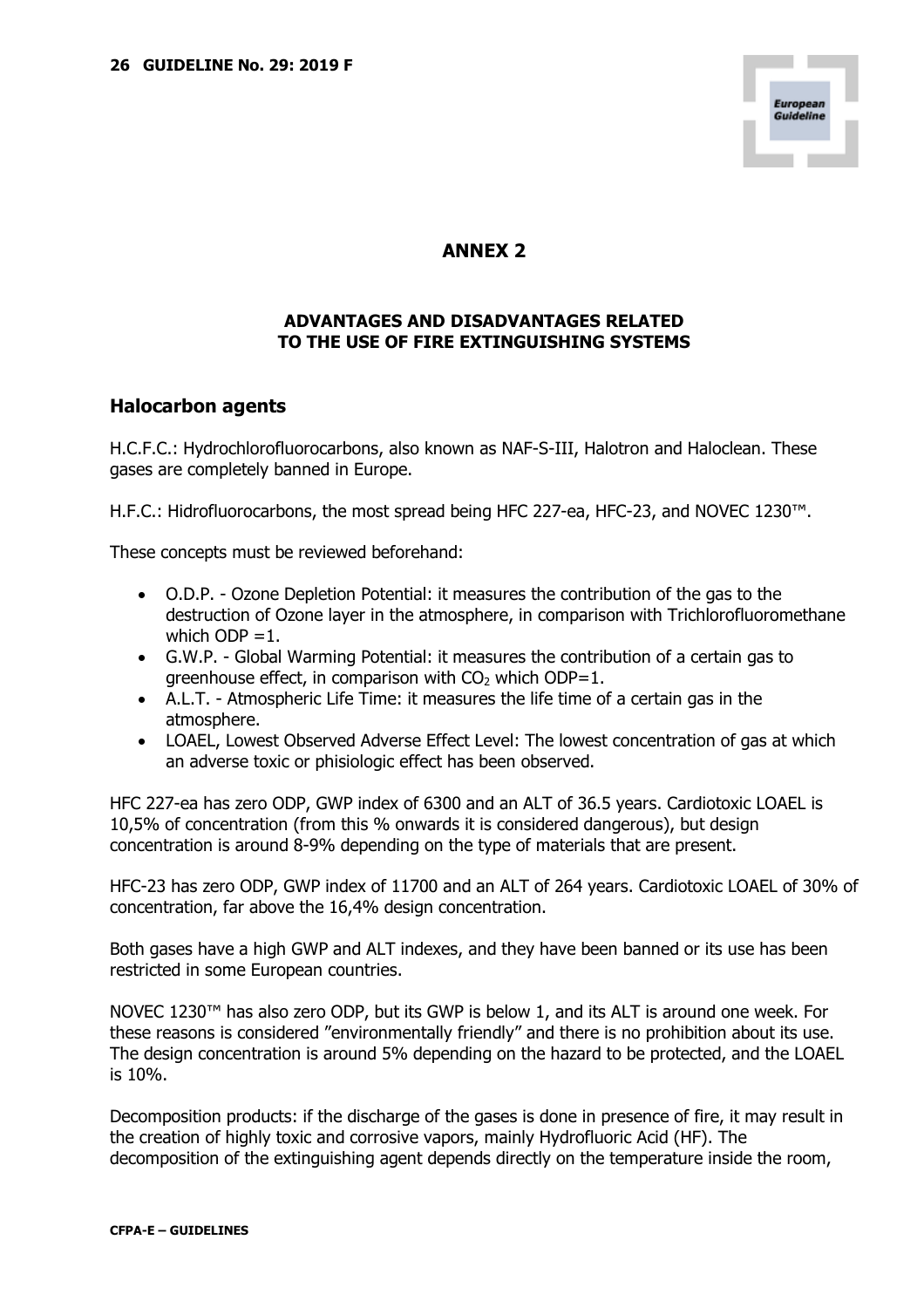thus a quick discharge in addition to an early smoke detection system can contribute to minimize this undesirable effect.

A disadvantage to be taken into account, is that, when activated, they increase the pressure of the space so fast that they could damage the partitions of a non-prepared space, as well as any windows or doors. The same effects could affect pictures and frames, breaking the protective glass or causing an important movement within the linens. To avoid such overpressure and its effects, dampers can be installed in the protected room.

For the efficiency of these extinguishing systems, the tightness of the discharge room must be enough to difficult the leakage of the extinguishing agent. Usually, the design standards require a minimum retention time of 10 minutes. The evaluation of the room tightness is of key importance to ensure the efficiency of the extinguishing system. Retention time can be easily determined by doing a simple test called *Door Fan Test*. This test also provides information about the minimum pressure relief area to be installed in the room.

### **Inert Gases**

The principal gases are Inergen, Nitrogen and Argonite. Being inert gases, they are present in the atmosphere and therefore do not produce any harm to the ozone layer or contribute to global warming.

One disadvantage of these gases is that they require a large quantity of bottles to suffocate fires. This need for the storage volume must be considered. They are high pressure installations, and this also has to be taken into account regarding the quality of the system components.

Inert Gases can also produce an overpressure in the room protected after discharge. This overpressure effect is worse for Inert Gases than for Halocarbon Gases, since the storage pressure is usually higher, but it can be minimized by the installation of dampers in the room to be protected. Tightness of the discharge room has also to be evaluated, but inert gases are less sensible to leakage due to their molecule are lighter than those of the HFC´s.

Regarding the effects on people, these gases are breathable (they are present in the atmosphere) but given the decrease in oxygen concentration, it could cause hyperventilation upon inhalation. Added to the possible anxiety or stress in case of emergency, this could be potentially harmful for people's health.

And as for the works of art, these gases produce a quick decrease of 7% of ambient humidity; therefore, it could produce tautness in the linens because of its expansion and contraction.

Fire could be reactivated if the concentration of gas is reduced due to leaks or air currents caused by the relocation of works of art.

When discharged, an instant condensation of the ambient humidity in the shape of water drops, that scatter around the room, producing a fog-effect that could affect to the works of art, since if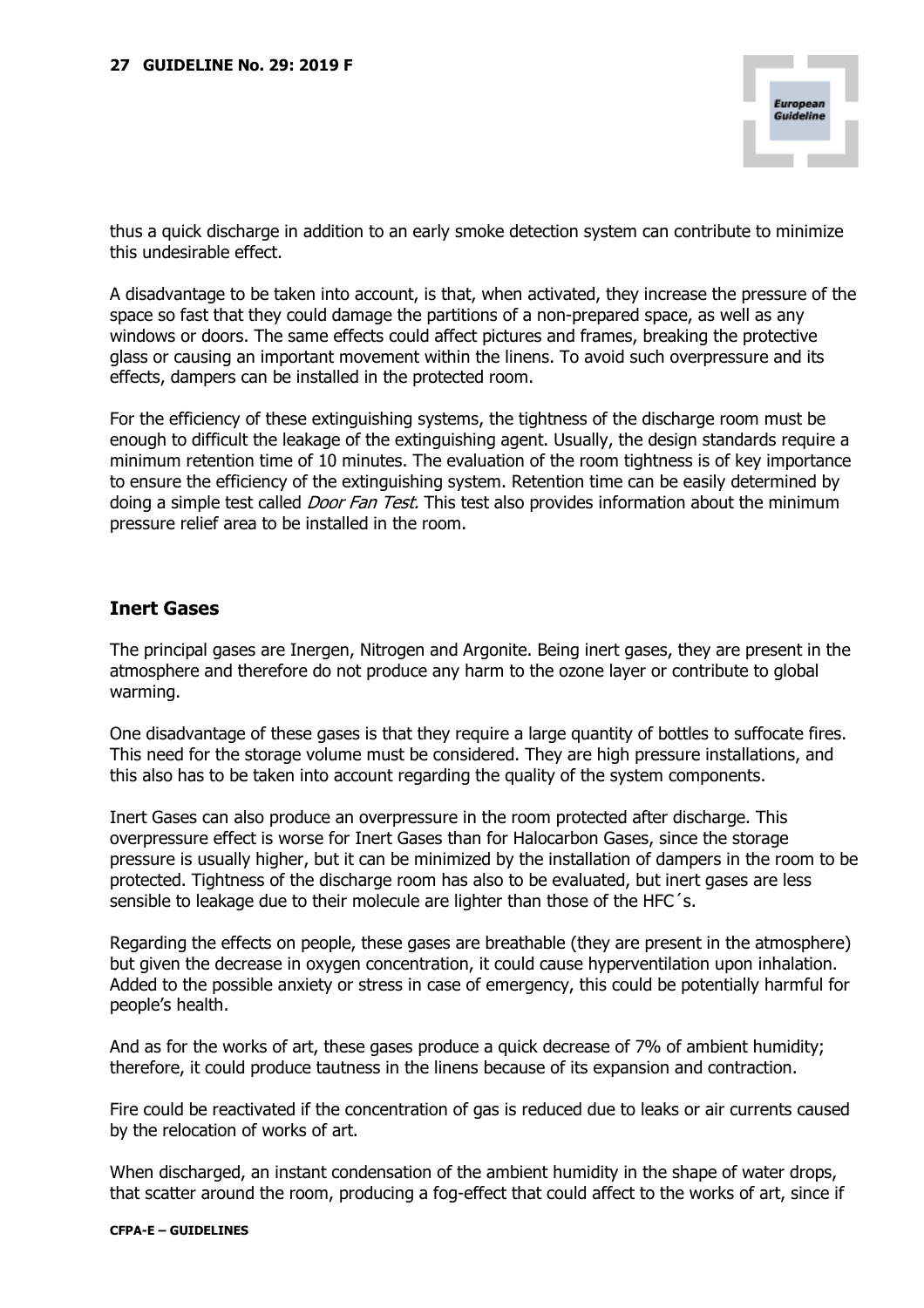they were exposed to the rapid decrease of the temperature plus the water present in the room's atmosphere, the surface of the linen could become crystallized and damage it irreparably.

No decomposition products were detected.

# **Carbon Dioxide**

The efficiency of carbon dioxide (CO2) is based on its suffocation effect, and not in the cooling.

When CO2, on its liquid form, is discharged at atmospheric pressure, a part of it becomes vapor, and the rest is cooled down by evaporation becoming dry ice at a temperature of 79ºC below zero.

Regarding the preservation of works of art, it would produce a sudden decrease on the ambient temperature and a possible projection of dry ice at the temperatures mentioned earlier.

It requires large volumes for gas storage, and they are high-pressure storage facilities.

The most important disadvantage would be its effect on health. Even when CO2 is not toxic, it displaces oxygen and could produce asphyxiation. Being colorless and odorless, it would be relatively easy to step inside a suffocating atmosphere area and lose consciousness or even die. Hence, the use of this gas is not recommended if there is human presence in the facility.

Decomposition products: no toxic or corrosive products were detected. However, it produces a fog that hinders vision. So, adding this to the thermal shock, it is not recommendable to discharge the gas directly over delicate objects.

# **Water-based fire extinguishing systems**

With a discharge of this kind of systems, the variation in ambient humidity is critical and the potential damage to the works of art is really high. Here are some considerations about some of the effects and damage that those works of art could have to endure:

- It causes a quick cooling of materials and vitrification in some cases.
- As dew, it could cause condensation and fixing of water particles in the surfaces.
- Cathodic corrosion.
- Swelling of the cellulose of woods and linens, with dimensional variation (polychromy, being rigid because of the polymerization, cannot resist these variations and breaks)
- Possible biological formations due to the humectation of microscopic dust and fiber substrates.
- Could act as solvent for techniques such as watercolors or inks.
- Causes the deposit of the smoke in the surface of paper, obscuring it preventing the reading of previously printed notes.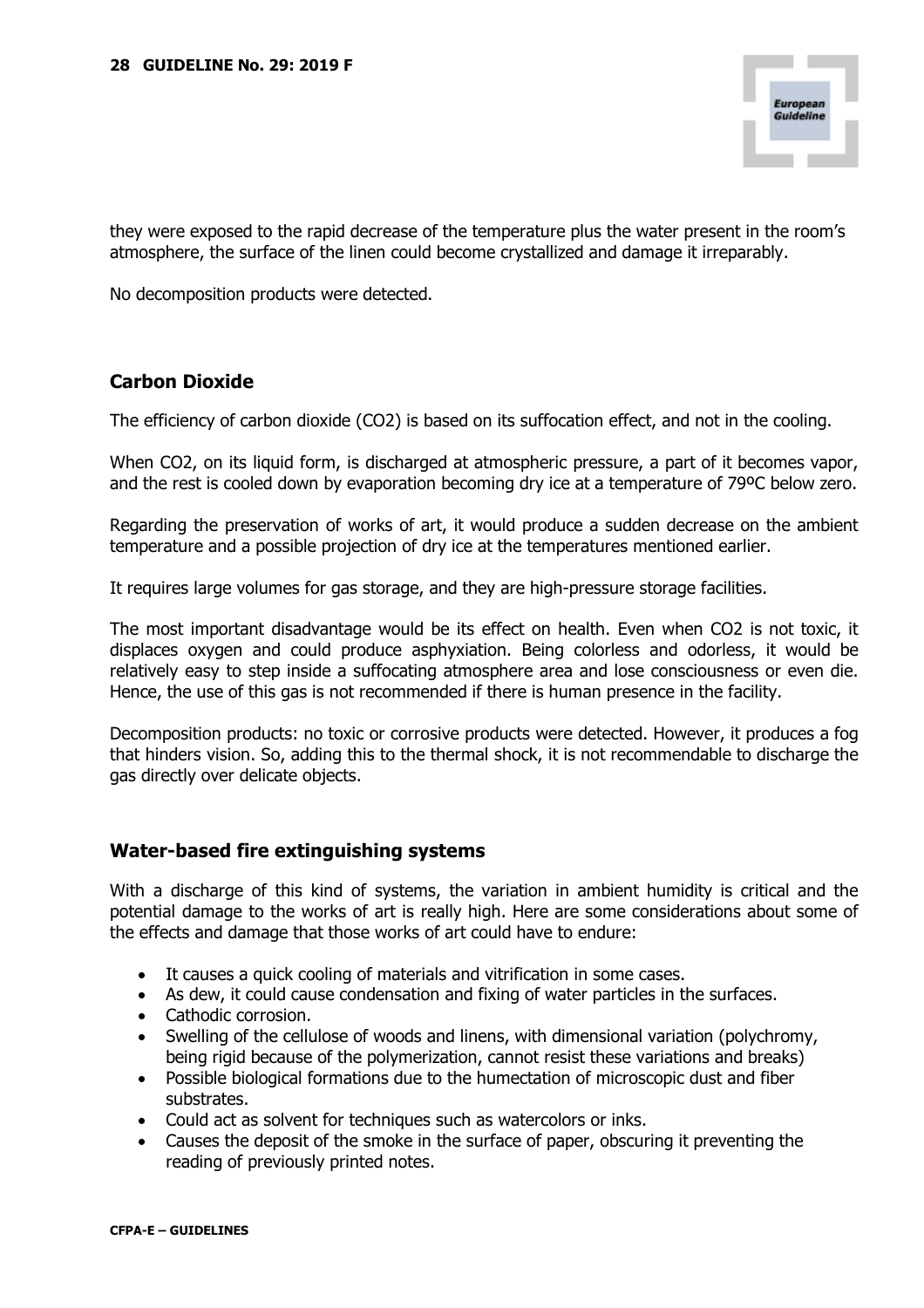The unstable nature of paper, based on hydrogen bridges that are formed from the loss of water of the pulp, makes it sensitive to a reversal process of rehydration, which could cause weakening and disintegration.

In the case of collages, provokes the swelling of the old gluing and the separation of the parts. On archeological materials, the problem lays on the permanence of water particles in contact with metallic objects (corrosion).

Regarding fabric, the risk involves the retention of humidity in fibers and dust substrates, with the risk of starting to rot plus the aforementioned biological inconveniences.

| <b>Material</b>              | Relative humidity value recommended<br>for its stability (%) |
|------------------------------|--------------------------------------------------------------|
| <b>Fabric</b>                | 45-55                                                        |
| Wood                         | 50-55, requires maximum stability                            |
| Paint over wood              | 50-55, requires maximum stability                            |
| Paint over metal             | 40                                                           |
| <b>Finishings</b>            | 50-55, requires maximum stability                            |
| <b>Glue of animal origin</b> | 50-55                                                        |

Table 1: Relative humidity values for the preservation and stability of different materials.

It is clear that all water systems, in any of their forms (sprinkled, nebulized …) and either in fixed or portable systems are not viable when it comes to the prevention and protection of works of art, if a more suitable alternative exists.

# **Dry-Chemical based fixed fire extinguishing systems**

Once the features of the most common powders are analyzed, it can be noticed that the composition and granulometry varies greatly from one to another. In some cases, marble powder, which makes the powder highly abrasive, or agricultural phosphate, equally harmful for works of art, is used.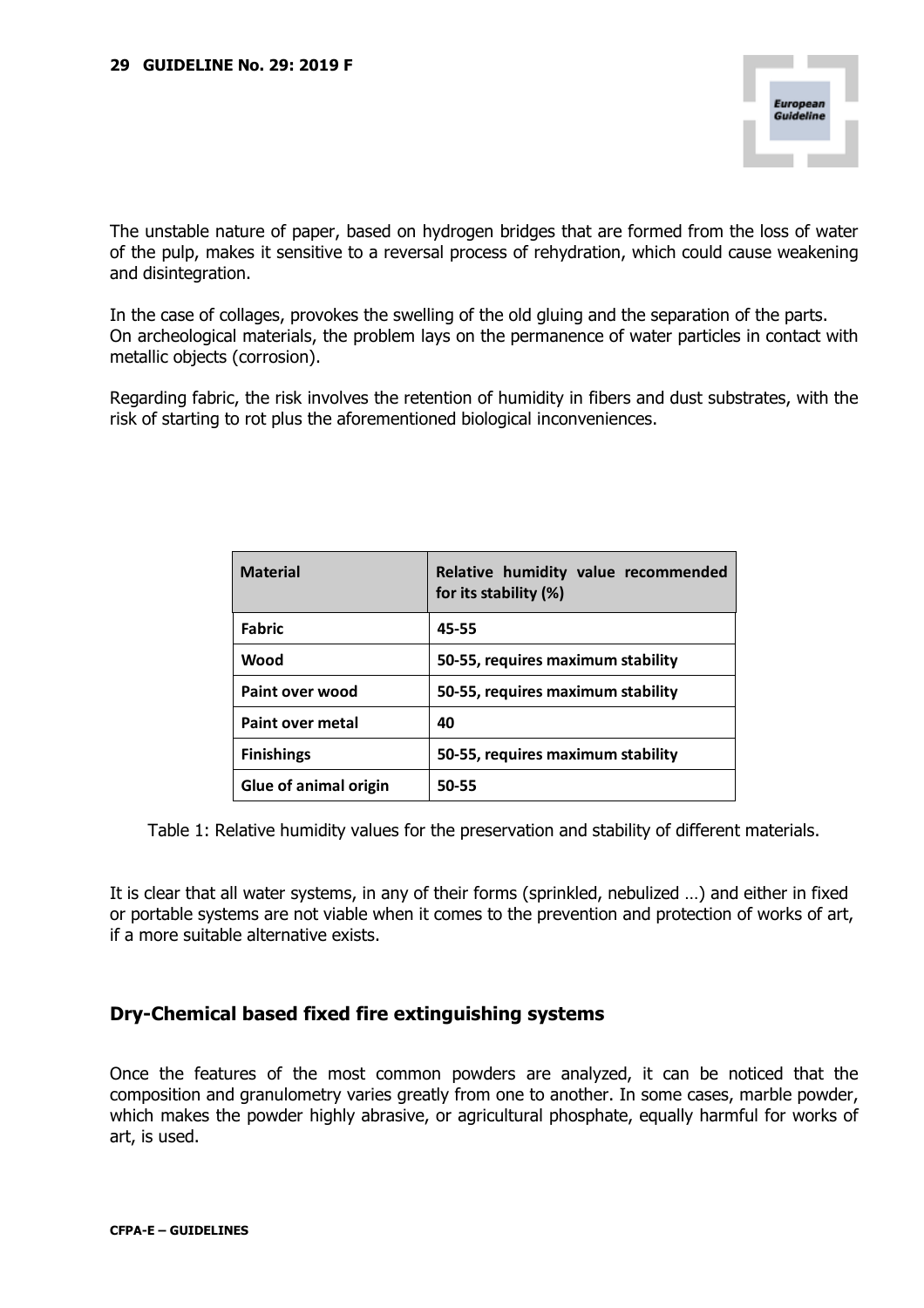Therefore, and regarding the needs for conservation of the works of art, it is necessary that the powder has certain physical features, with the need of the extinguishing agent to meet the following requirements:

1. It cannot be harmful for people, meaning, it cannot be toxic

2. It has to have a granulometry level high enough to allow its cleaning through aspiration or a similar process.

3. It cannot produce an increase neither in temperature nor humidity.

4. It must create a protective layer that covers both the space and the works of art from the humidity that may result from fire extinguishing processes.

5. It must not produce any undesirable decomposition products, nor those products be fixed to any of the works.

6. If possible, it must offer some protection against the increase of the temperature.

7. It must be compatible with the existing fire detection systems.

It must also be considered that a fixed extinguishing system using dry-chemical agents is not a high-pressure system, so the installation and maintenance of the system is greatly simplified. The powder is stored in recipients that are similar to conventional extinguishers, but with the required size regarding the space to cover.

However, each user should value, depending on their needs, risk factors and location, the convenience of one type or another of automatic extinguishing systems.

To minimize the damage to the artworks, the selection of a dry-chemical fire extinguishing system should be taken having into account that:

- The system is designed for its implementation in closed spaces such as storage rooms and other rooms with potential risk.
- Not all types of powder in the market are valid. They should join the special conditions as stated in the beginning of this section.
- Minimum requirements in the storage of works of art have to be met in order to minimize the projection of the agent on them, and these requirements have to be easy to meet.
- A procedure for the posterior cleaning has to be established in case of the discharge of the system.
- The possibility of an accidental discharge has to be eliminated, possible nowadays with the developments in the systems and the maintenance according to the specifications.

# **Inertization**

In fact, inertization is not really a fire protection system but a fire prevention system. As it is commonly known, the persistance of a fire requires the presence of Oxygen. Normal concentration of Oxygen in the air is around 21%. If the % of Oxygen in the air is reduced under 13%, a fire can not subsist. Anyway, the maximum concentration admissible of Oxygen to avoid the peristance of a fire should be obtained by performing a specific test, considering the characteristics of the materials and configuration involved.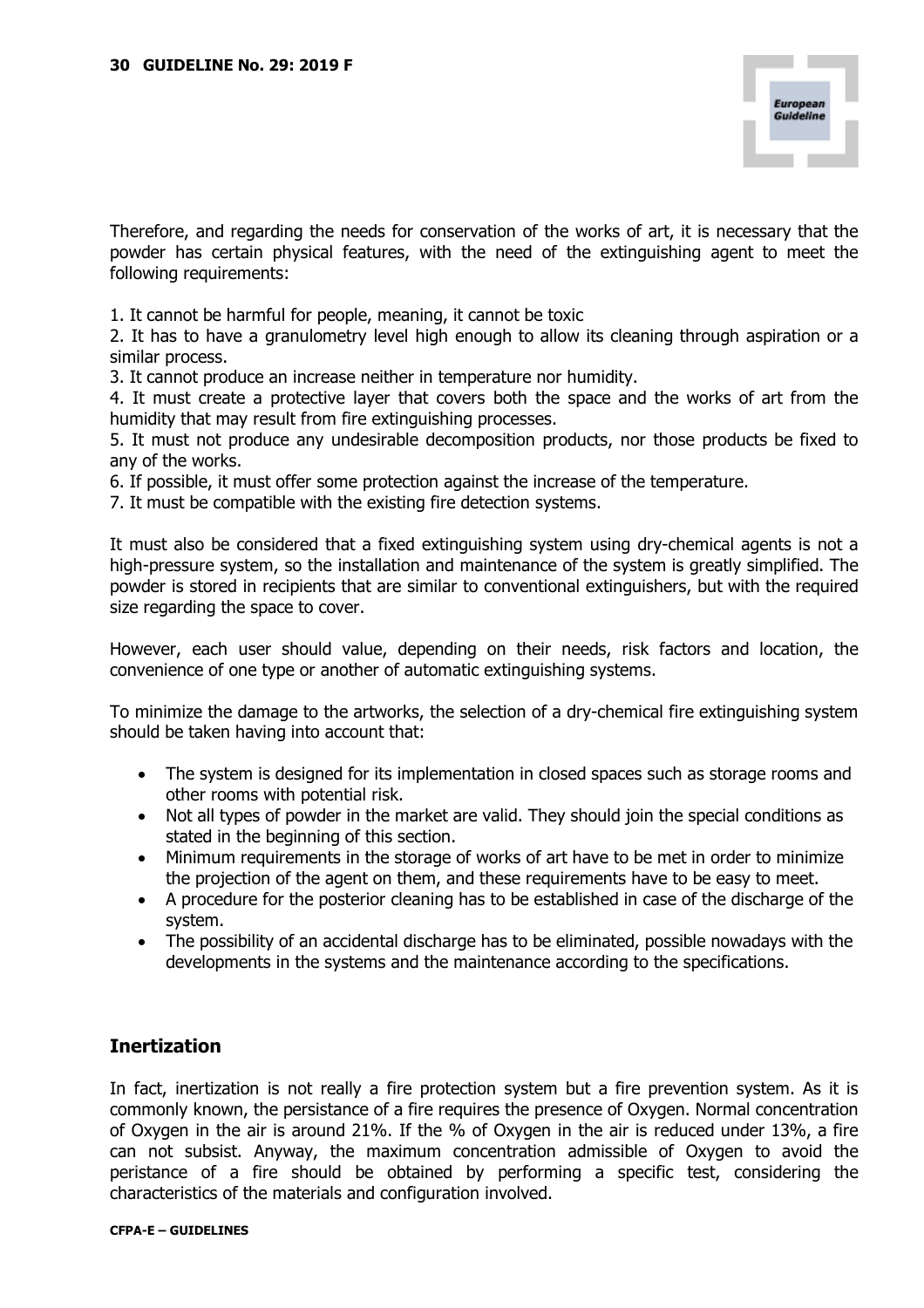Basically the inertization system permits to reduce Oxygen concentration in a room by injecting Nitrogen. The Nitrogen is extracted from the air. The room protected is equipped with Oxygen concentration detectors. When the maximum admissible concentration of Oxygen is reached, Nitrogen is injected to decrease it.

The efficiency of the system depends on the integrity of the walls. Any leakage in the room, temporal or permanent, must be taken into consideration to design the maximum capacity of the Nitrogen generator. The higher the leakage is, the more Nitrogen must be injected.

Inertization does not altere humidity or temperature conditions in the room, so it makes this system appropiate for the protection of storages of artworks. In many of the existing storage museums there is an almost permanent transit of pictures in and out of the room. In those cases the quantity of Nitrogen to be injected can be very high, and it must be studied if the inertization system is cost-effective.

Sometimes storage rooms can also be used to examine, study, or classify the works of art. Although the maximum required Oxygen concentration in the room provides a breathable atmosphere, it is not advisable for a person to stay inside for very prolongued periods, since Oxygen depletion can cause some health problems like headaches, vomits, and the increase of cardiac rhythm.

Inertization could not be practical in rooms which construction is not tight or which acceses are permanently being opened.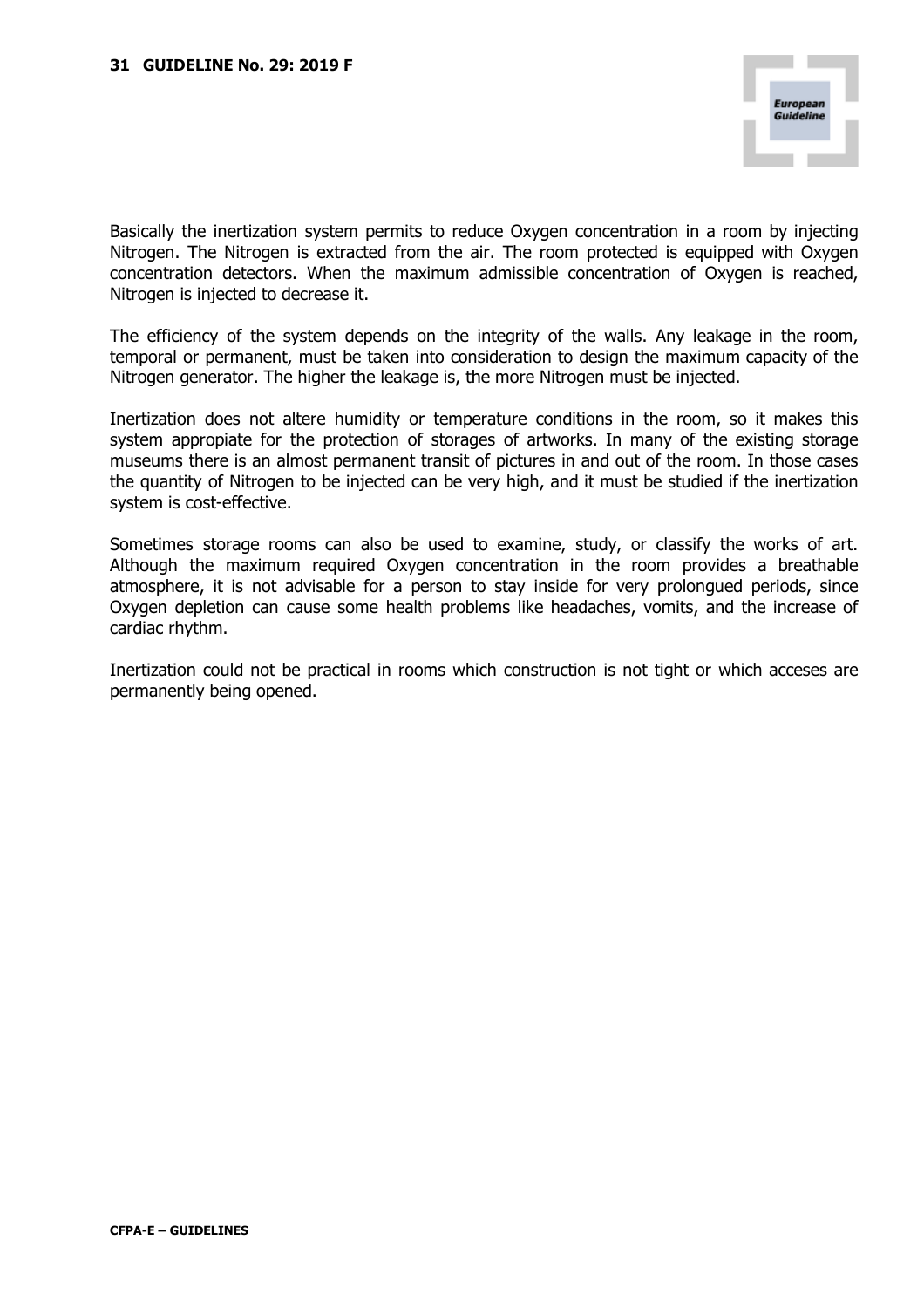

### **ANNEX 3**

#### **CONSIDERATIONS FOR FIRE PROTECTION FROM THE CFPA SECURITY GUIDELINE FOR MUSEUMS AND SHOWROOMS**

The risk of fire (fire, heat, smoke and fire gases, extinguishing water etc.) in museums and other facilities that exhibit objects of art and cultural heritage poses a serious threat to these organizations. Although a fire and loss of profits insurance policy may compensate for the material damage caused by a fire, the personal injuries and damage resulting from partial or total loss of irreplaceable artefacts, collectors´ items and exhibits are much more serious.

The damage that such a negative incident can do to a museum´s image must not be underestimated either. Preventive fire protection measures are able to mitigate the fire risk in museums and showrooms effectively. Intelligent investments in structural and technical features in combination with organisational measures ensure safe operation of museums and showrooms.

This not only applies to new buildings; suitable measures are capable of realising improvements in old buildings. Pursuant to the relevant legal standards of the Federal States (regional building codes, industrial health and safety laws), the operator is obliged to determine and implement the necessary precautions.

#### **1 Holistic fire protection concept**

Effective fire protection can only be achieved by a fire protection concept tailored to the respective museum. This brings all individual protection measures into line. A fire protection concept includes measures of preventive fire protection (with individual structural, system-related and operational/organisational elements) as well as fire defence that consist of rescue and fire-fighting operations. All these necessary components interact with each other. A fire protection concept is required to meet the principal fire protection goals, as specified by the sample building code. Pursuant to article 14 of the building code, structural systems need to be designed in such a way that they prevent development of a fire and spread of fire and smoke and make it possible to rescue people and effectively fight the fire in case of an emergency. Consequently, the fire protection concept specifies the general and user-specific measures.

Should it not be possible to comply with the necessary measures of the concept, then the alternative strategy must be designed to compensate for this. Operators of old buildings should therefore check regularly whether any upgrades are required.

Fire defence is not intended, nor is it suitable, to compensate for deficiencies in preventive fire protection. Measures envisaged in preventive fire protection plans must take into account the capacity and resources of the local fire brigade, e.g. alarm transmission paths, equipment, response time.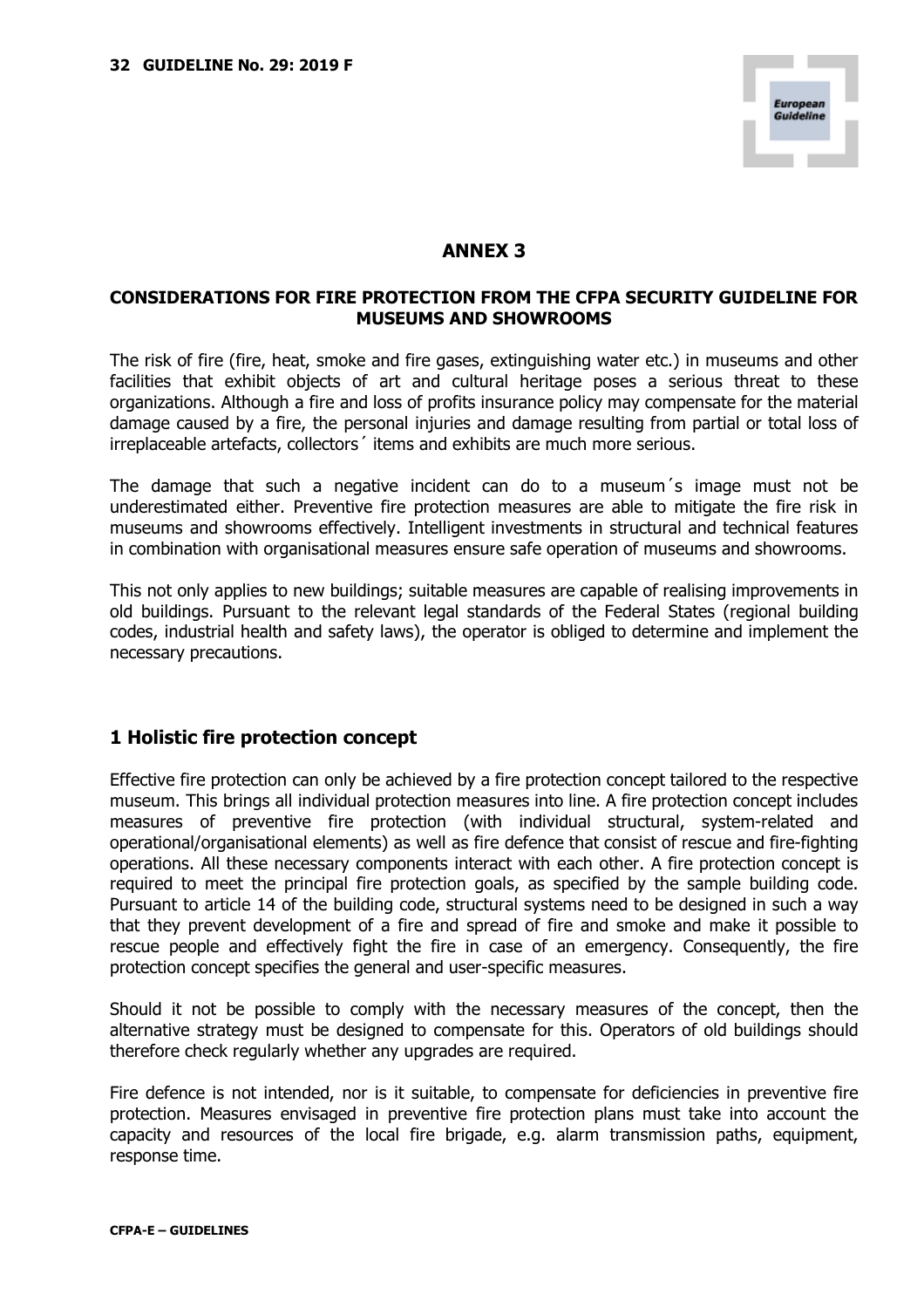Structural fire protection forms the basis of fire protection, which includes determination of fire compartment sizes, required fire resistance classes of supporting and non-supporting structures, as well as specifications on the burning behaviour of building materials (Material classes in line with EN 13501, Part 1). System-related fire protection measures complement structural fire protection. They include e.g. configuration of smoke and heat removal systems, automatic fire detection and alarm systems, fire extinguishing systems, alarm systems and other fire suppression measures such as risers, wall hydrants, manual fire extinguishers etc. Streamlined operationalorganisational measures are a vital prerequisite for smooth interaction of structural and technical fire protection measures in case of an emergency. However, they are never able to compensate for "softer" requirements that apply to structural and technical fire protection measures. Organisational measures include, e.g., developing and updating fire safety regulations, alarm and contingency plans (for more information, see also Guidelines for the development of evacuation and rescue plans for art and cultural heritage, VdS 3434, or escape and rescue plans in line with industrial health and safety laws), regular fire protection drills for employees or the development of plans for the fire brigade.

Moreover, the measures specified in the alarm and contingency plans are designed to help minimise the actual scope of the damage in case of a fire and contain possible fire loss.

Organisational and management of fire protection is of a paramount importance. A fire protection commissioner is usually entrusted with this responsibility. This organisation of the procedures to be followed in case of an alarm need to be regularly reviewed by drills conducted at least once a year.

Important note: A fire prevention inspection by the local fire protection commission does not replace inspection of fire protection equipment and organisational measures, and ensuring their permanent readiness for operation, which is the responsibility of every fire protection organisation.

Information on alarm and fire protection plans are contained, among others, in VdS Guidelines on fire protection in companies, Fire Protection Manual.

# **2 Structural fire protection measures**

All structural measures are subject to the building codes, special building regulations and the relevant technical building regulations introduced by the Federal States. The individual experts responsible for fire protection should be involved and consulted as early as possible in developing all building activities.

This ensures that principal fire protection requirements are considered. The consultants and engineers of the fire insurer provide valuable input as well. Fire protection should also be considered in structural measures not subject to building permits as well as refurbishment and construction measures.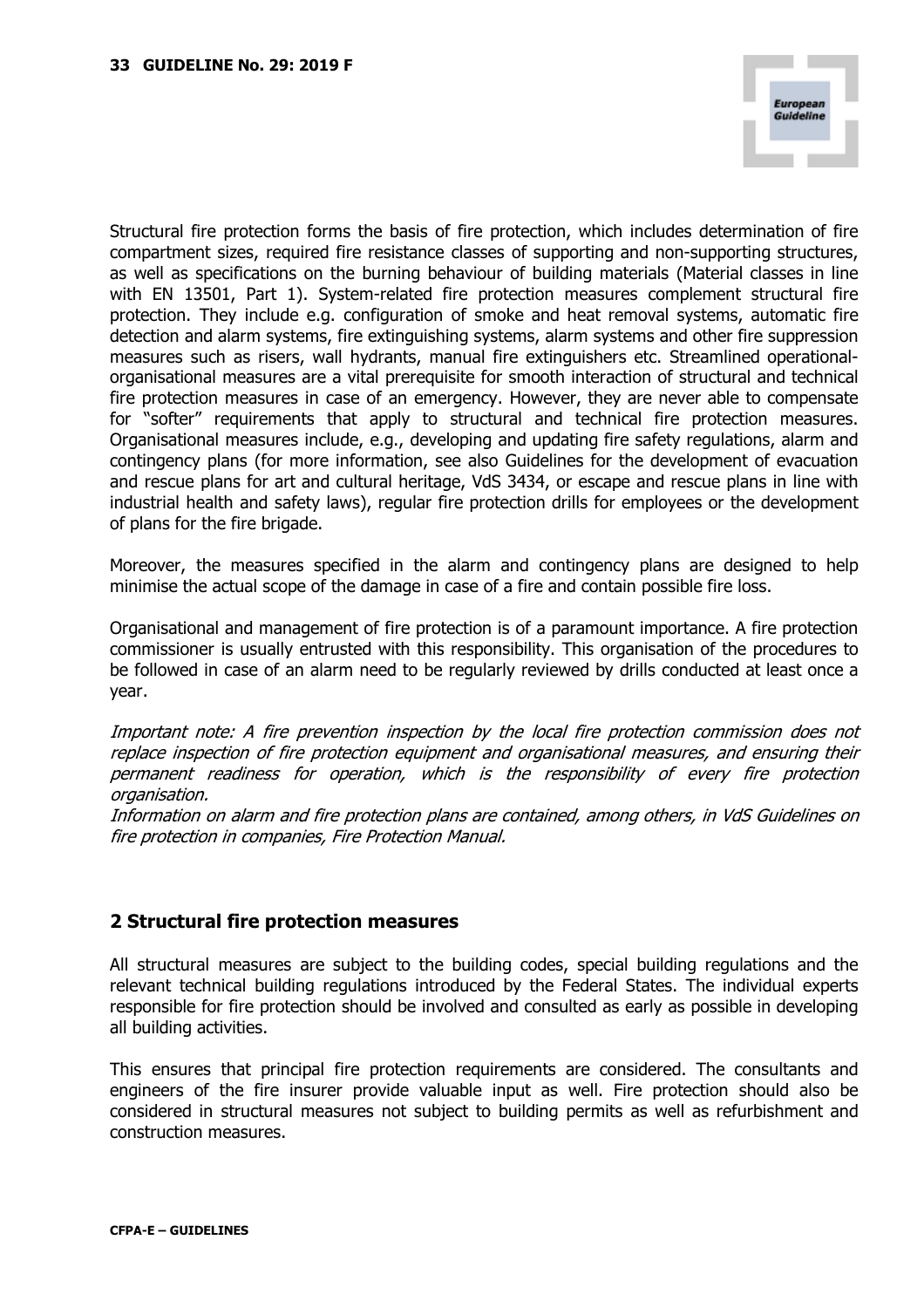# **2.1 Fire and smoke compartments**

Museums and buildings with exhibitions must be divided into fire and smoke compartments relative to their size. The building codes and special building regulations of the respective country need to be complied with.

Rooms with a particular concentration of assets (e.g. storage) should generally be divided into separate fire compartments  $-$  even if they do not comply with construction requirements. If necessary, larger storage should be divided into several fire compartments in order to avoid the total loss of the storage. When the building is divided into fire compartments, it is necessary to make sure that they have a smoke-proof closure.

More information on the specification of fire compartments and the closure of openings can be found in VdS 2234, Fire break and complex partition walls leaflet for layout and implementation.

Note: There are burglar-resistant doors that provide protection against burglary and theft as well as protection against smoke and fire.

# **2.2 Evacuation routes**

The length of evacuation routes depends on the type and occupancy of the building. All components of the evacuation routes as well insulation materials, walls and ceiling covering must consist of incombustible material (EN 13501 Part 1, class A). Corridors that are generally accessible and connecting bridges in buildings of low height need to be isolated at least by fire retardant components (F90 AB). Other buildings are subject to stricter requirements (structural walls to fire-break standard).

To achieve "Safe setting" of intruder alarm systems, the installation of electrical locking systems to doors of evacuation routes may have to be considered. However, it is vital that the building code, special building regulations and fire regulations of the respective country need to be complied with.

# **2.3 Opening in fire break walls**

Openings for air conditioning systems, doors and fire sealing of openings for cables (etc) must be achieved by systems approved by the planning authorities. Further information can be obtained from the already mentioned VdS 2234.

Changes to approved fire-resistant closures are subject to separate regulations. Otherwise, doors could lose their approval.

The provisions that apply to changes to fire-resistant closures must also be complied with when installing an intruder alarm system; this also applies to restructuring or extensions.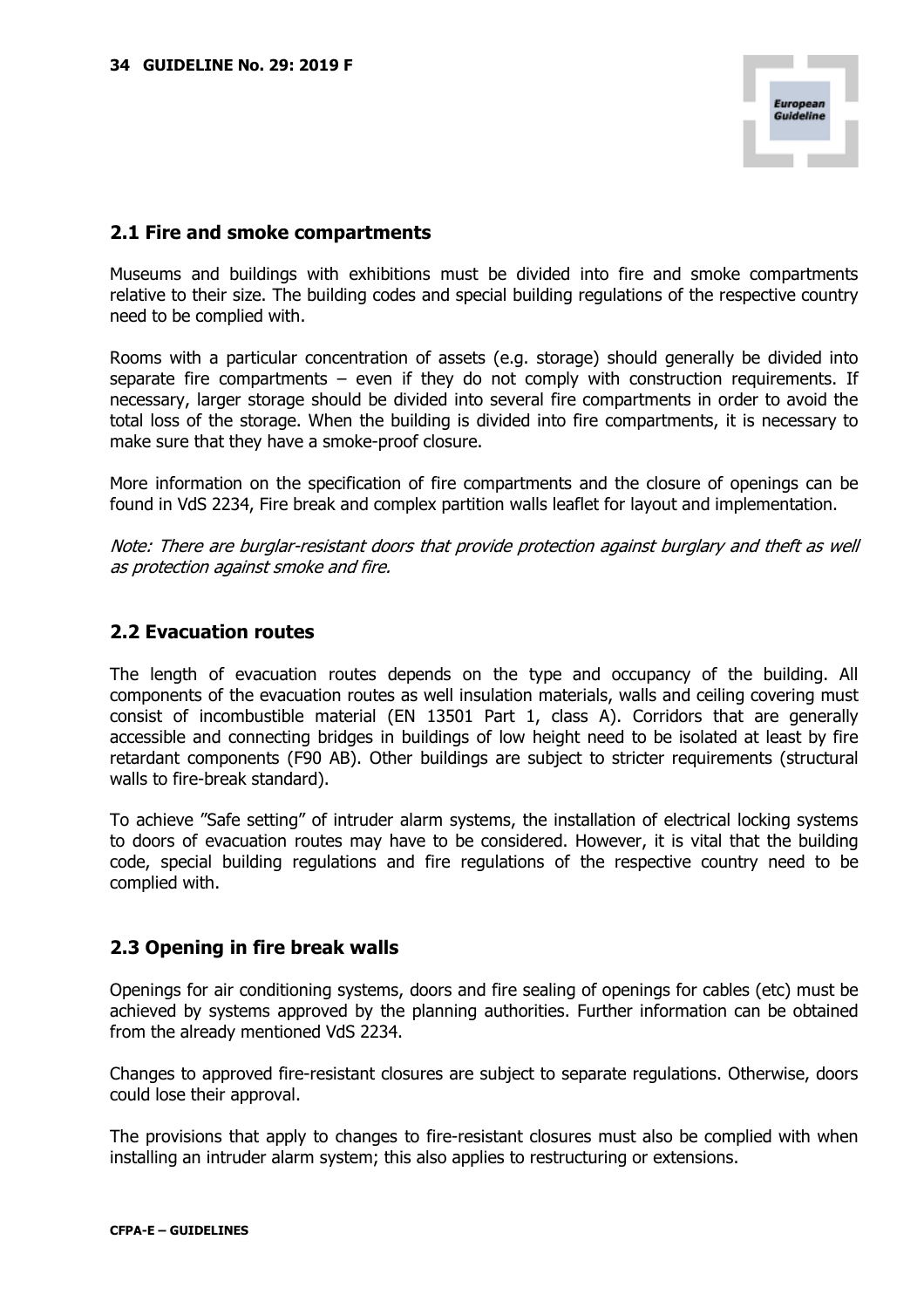# **2.4 Especial rooms and areas**

Rooms or sectors (e.g. workshops) that pose a particular fire hazard (e.g. storage of flammable liquids) or with higher risk of damage to assets (e.g. storage) need to be isolated from other sectors by fire-resistant and smoke-proof partitions. Rooms and buildings are regarded as isolated by fire-resistant partitions in the sense of these Guideline if they are protected by fire-proof ceilings and walls as well as fire-resistant doors and closures. Moreover, storage should not be established in attics if there is a significant hazard due to the structural fire load represented by wooden roof trusses, often in combination with flammable insulation material and flammable roof cladding (e.g. trapezoidal corrugated sheets for flat roofs). The latter creates a formidable difficulties for fire fighters.

# **2.5 Insulating materials**

If possible, insulating material should be non-flammable and meet class EN 13501 Part 1, class A, for building material.

# **2.6 Completion of the interior/furniture**

Non-flammable materials should be used for completing interior decoration. If that is not possible, flame-retardant material that does not drip must be used. If possible the use of halogenated plastic should be minimised. Fire loads and potential ignition sources should be avoided.

# **2.7 Fire protection for special systems**

#### **Electrical Distributors**

If possible, electrical distributors should be installed outside exhibition areas and storage rooms. Electrical distribution units in exhibition areas and storage rooms must be isolated by fire-resistant and smoke-proof partition walls. Residual current protective devices need to be installed in all electrical distribution equipment. Local regulations shall be considered. Isolation of the power supply to these rooms upon leaving them also makes sense.

#### **Electrical systems**

Electrical systems and equipment need to be installed and operated in line with approved technical regulations in each country. Moreover, the relevant accident prevention regulations also need to be considered when installing, modifying and maintaining electrical systems and equipment. Residual current protective devices have to be installed in electrical systems. The rated differential current on the protective device must not exceed 300 mA, and 30 mA for additional personal protection.

Lights must be selected and installed according to the relevant local standards. They must be installed in a way that they do not cause any fire.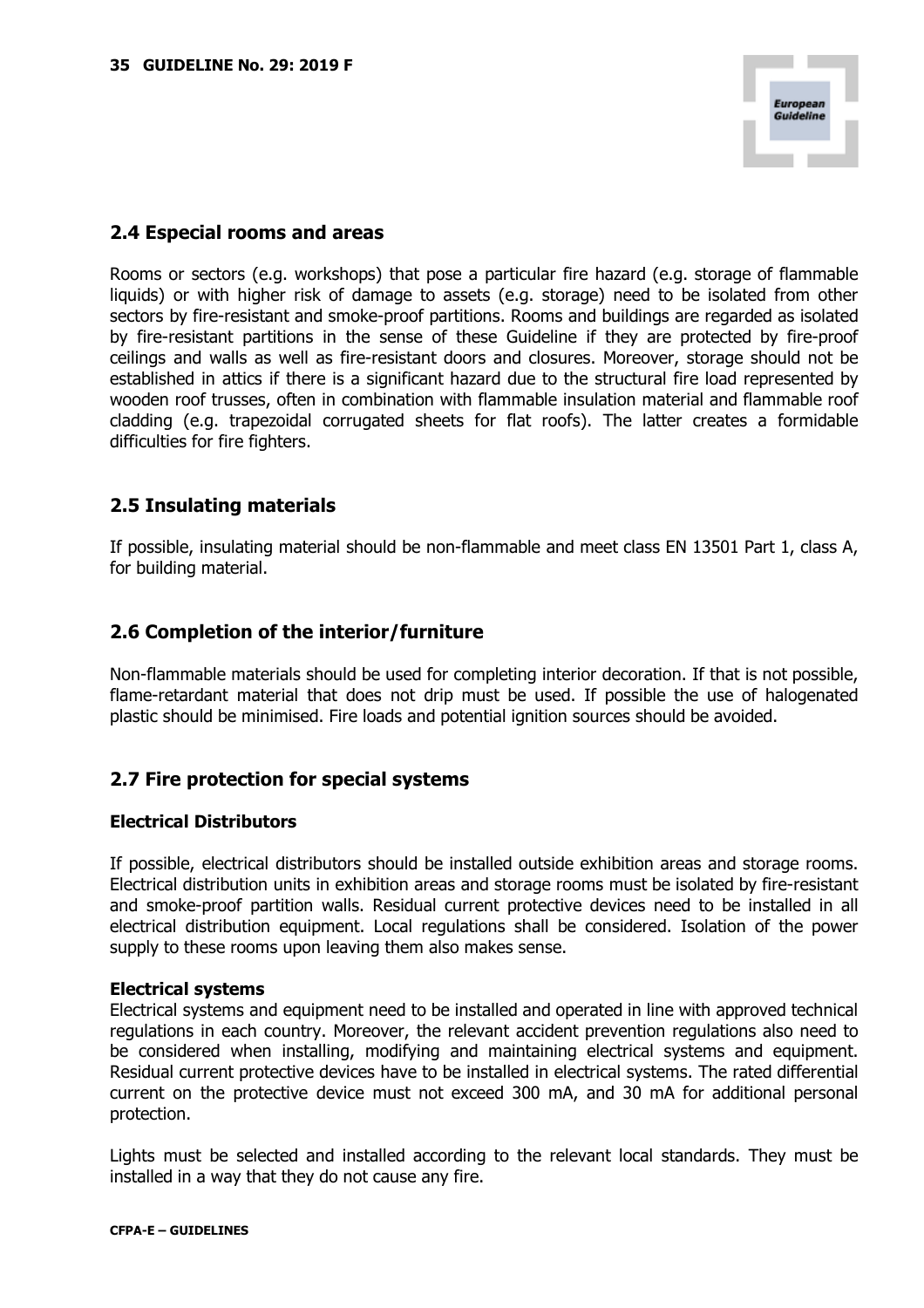#### **Ventilation systems**

The respective relevant model guideline on fire protection requirements for ventilation systems needs to be consulted. Ventilation pipes need to have a smooth interior surface and consist of non-flammable materials including their insulation and cladding. In order to prevent fire spread to other fire compartments, blocks or floors of buildings, they must feature a fire-proof design or be protected by fire-resistant dampers activated by smoke detectors approved by building permits.

The Guideline Ventilation system in fire protection concepts, VdS 2298 can serve as an additional reference.

To prevent spread of smoke, additional measures might be required such as monitoring by smoke detectors or possibly deactivation of the ventilation system by a fire detection and alarm system.

#### **Elevator systems**

Elevator systems must be designed in line with the requirements resulting from building laws and industrial safety regulations. Moreover, they should be equipped with a state-of-the-art fire control that initiates automatic evacuation rides in all elevator cars (rerouting elevator cars to access or alternative levels).

#### **Room for electronic systems**

Rooms that house systems for information technology (IT systems) and surveilance equipment require a fire-resistant isolation from other areas. Loss prevention measures are described in the leaflet on loss prevention *System for information technology*, VdS 2007.

The measures outlined in this leaflet may also be applied, mutatis mutandis and taking into account personal protection, to protect other equipment sensitive to smoke in particular.

# **3 Fire Protection through suppression and security systems and equipment**

#### **3.1 Fire detection and alarm system**

Museums and showrooms should be equipped with a fire detection and alarm system (FDAS) with a supression range that covers the whole building. The purpose of a fire detection and alarm system is to detect a fire early, localise it and notify the control room responsible. This function is performed by automatic detectors , among others, supplemented by non-automatic fire detectors (manual alarms).

Information on the installation and operation of fire detection system can be found in the Guidelines for automatic fire detection and fire alarm systems; Planning and Information VdS 2095.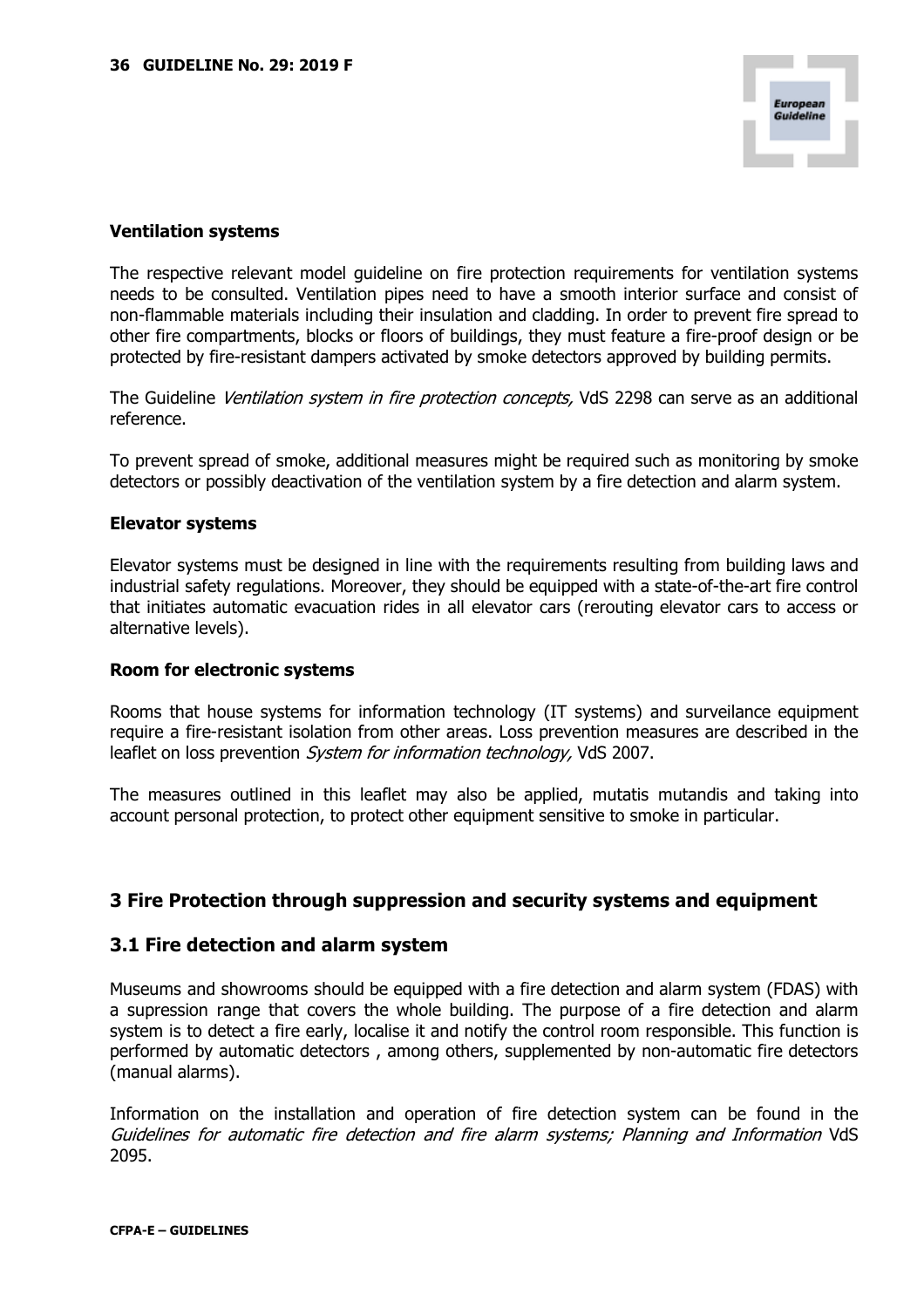# **3.2 Internal alarm systems**

Following consultation of the fire brigade in charge of the fire protection authority, suitable personnel alarm systems, preferably electro-acoustic emergency warning systems, must be installed.

Transmission of voice announcements, suitable for the respective situation by such warning systems, ensures that organisations designated for this purpose, and individuals affected, are informed and receive specific instructions on what to do.

# **3.3 Smoke removal**

The staircase must feature a smoke removal system and/or ingress of smoke must be prevented (smoke exhaust ventilation systems, smoke repression systems, air locks). Actuators of smoke exhaust ventilation systems must be designed and mounted in such a way that they can be operated safely.

Note: For more information, see Guidelines for Smoke exhaust ventilation systems in staircases, VdS 2221.

When designing a new museum, the installation of smoke and heat exhaust ventilation systems (SHEVs) should be taken into account during the planning. The general term SHEV means natural smoke exhaust ventilation systems (NSHEVs) as much as motor-operated smoke exhaust systems (SEs). Their purpose is to prevent personal injuries and damage to works of art and collectors´ items caused by aggressive and toxic smoke gases and heat exposure.

Note: For more information, refer to Guidelines for natural smoke and heat exhaust ventilation systems (NSHEVs), VdS CEA 4020.

The installation and operation of a smoke and heat exhaust ventilation system must be synchronised with other technical systems (e.g. extinguishing system, air conditioning system) and the fire protection commissioner must be consulted. For instance SHEVs must not open automatically in rooms protected by a gas extinguishing system. More information about these and other requirements is specified in the relevant *Guidelines for planning and installation of gas* extinguishing systems (VdS 2380, VdS 2381, VdS 2093).

Smoke exhaust ventilation systems should have the following features:

- The smoke exhaust ventilation system must be planned and designed for every individual application.
- Smoke removal pipes and dampers that penetrate ceilings or walls of defined fire resistance classes need to be of the same fire resistance class.
- Only non-flammable materials must be used for smoke removal pipes.
- The smoke exhaust ventilation system should be designated in such a way that they are protected from any external impacts.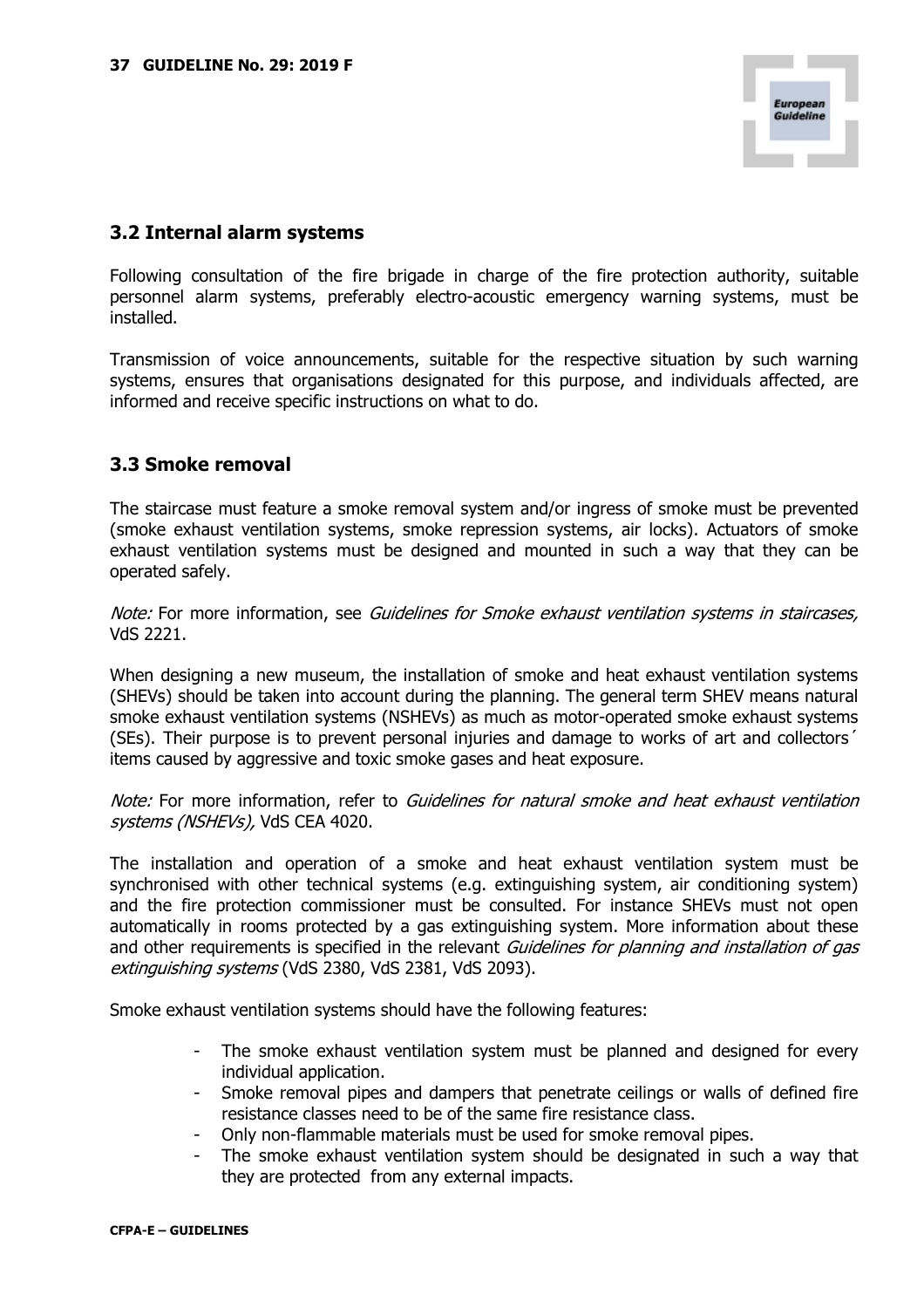- Smoke exhaust ventilation systems should improve asset protection as well as rescue possibilities for people (e.g. facilitated access for rescue forces and evacuation through staircases that can be accessed safely).

It should also be possible to remove smoke from exhibition areas and storage. The smoke exhaust ventilation system should be dimensioned in such a way that the low-fuming layer is above the exhibition level of the artefacts. Required openings for gas streaming out should not be in the outer facade since aspects of burglary/theft/vandalism protection also need to be considered.

# **3.4 Supply of extinguishing water**

In coordination with the relevant authority, a sufficient and effective supply of extinguishing water must be ensured to achieve fast fire suppression. The nearest water hydrant should not be more than 150m away from the building or its entrance.

# **3.5 Fire extinguishing systems and equipment**

Suitable fire extinguishers and, if necessary, a sufficient number of wall hydrants must be installed in clearly visible locations within the corridors. Water and foam extinguishers are generally recommended for administration areas, while water, foam, powder, grease fire and/or  $CO<sub>2</sub>$ extinguishers may be suitable for other areas, depending on the type of exhibits and occupancy. The incorrect extinguishing agent may not only have a negative direct suppression effect but also damage the objects affected by the fire, which needs to be taken into account. The right choice of extinguishing agent should also be made through consultation with the fire brigade restorers.

Note: For more information, refer to Fire Extinguishers, Guidelines for workplace configuration, VdS 2001.

# **3.6 Automatic fire extinguishing systems**

In general, automatic fire extinguishing systems, if possible, with residue-free, non-corrosive extinguishing agents without expanding effect are the only option suitable for museums. This is provided by many gaseous extinguishing agents. As people need to leave the premises before gaseous extinguishing agents can be applied (depending on the gas used), gas extinguishing systems are generally not suitable for all the areas with public access.

As water extinguishing systems (e.g. water mist extinguishing systems, pre-action sprinkler systems with pipes not holding water, permanently activated by a fire detection and alarm system) can be activated selectively and deliver fast and localised suppression with water volumes adequate for the relevant risk, they may also contribute to reducing the scope of the damage.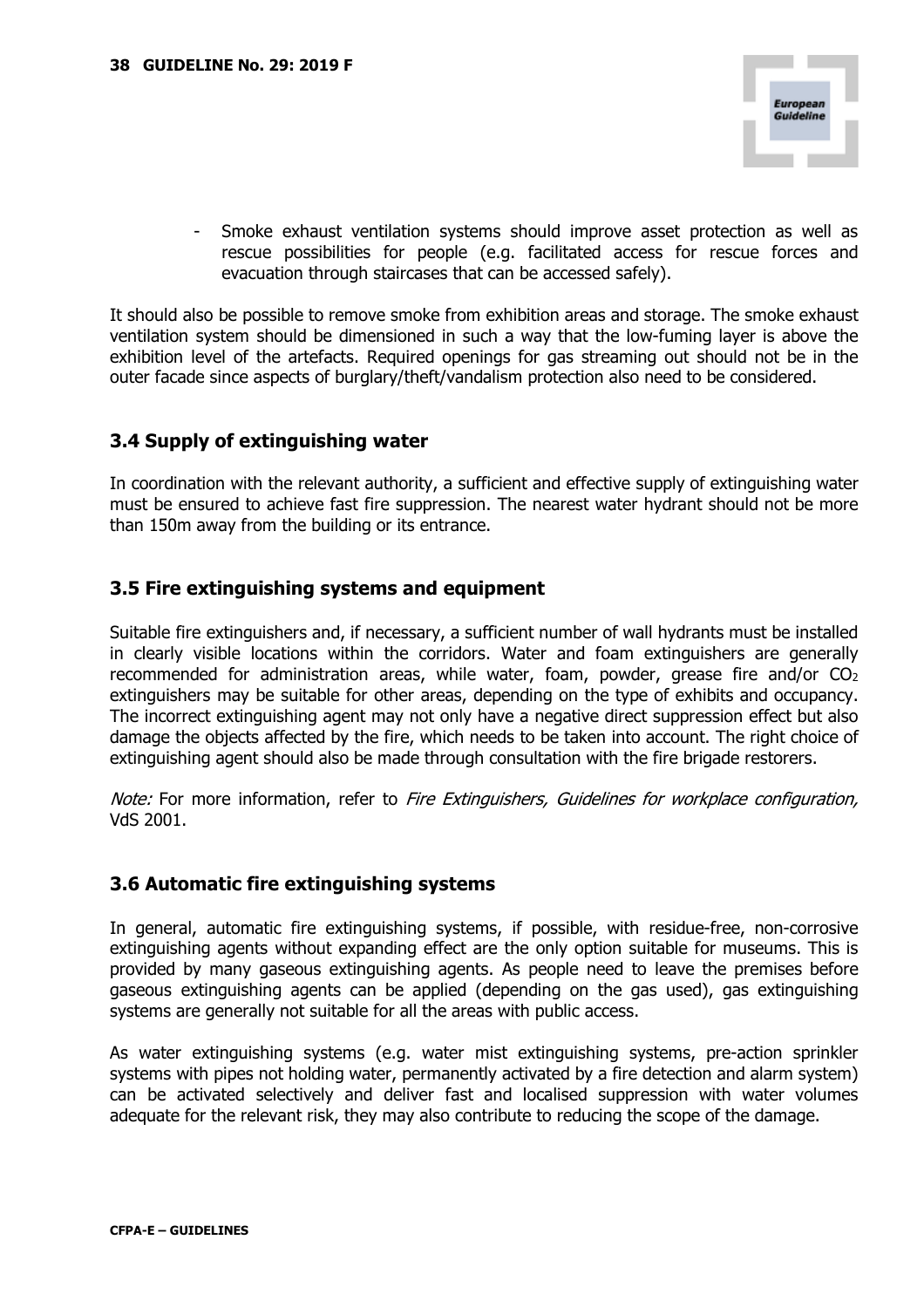In view of the protection goals, the type of extinguishing system to be installed can be determined as early as the planning stage in close consultation between a competent planning office or an approved installer, the relevant museum representatives and the insurer.

The following VdS Guidelines can be considered for more information related to fire extinguishing systems:

- VdS 2093, CO2 Fire extinguishing systems; Planning and Installation.
- VdS 2304, Local application protection for electric and electronic equipment; Guidelines to planning and installation.
- VdS 2380, Fire extinguishing systems using non-liquefied inert gases; Guidelines for planning and installation.
- VdS 2381, Fire extinguishing systems using halocarbon gases; Guidelines for planning and installation.
- VdS 2496, Guidelines for the triggering of fire extinguishing systems.

Permanent oxygen reduction in rooms not frequented by the public may reduce the risk of fire development as an alternative to fire suppression. This option is particularly suitable for storage or showcases (small volumes). Where there are plans for a reduction system, it must be included in the holistic fire protection concept. Special emphasis must be placed on the public health protection of visitors and employees.

Note: Additional information on fire suppression with inert gas or reduced oxygen concentration can be found in VdS 3527 Guidelines for inerting and oxygen reduction systems; planning and installation.

# **4 Organisational fire protection measures**

Organisational fire protection measures must always be kept up to date and coordinated with the relevant fire protection organisation and, if required, the insurer. Aside from designating a fire safety commissioner and regular fire safety training of staff, organisational fire protection also includes the development and regular update of:

- Fire safety regulations.
- Alarm plan.
- Escape and rescue plan.
- Contingency plan.
- Fire protection plan.
- Fire brigade plan.
- Planning and monitoring of required maintenance.

Moreover, other fundamental factors such as housekeeping, no smoking policy, flammable repair and maintenance jobs can etc also need to be taken into account. For more information see Guidelines on Fire Protection at Work, VdS 2000.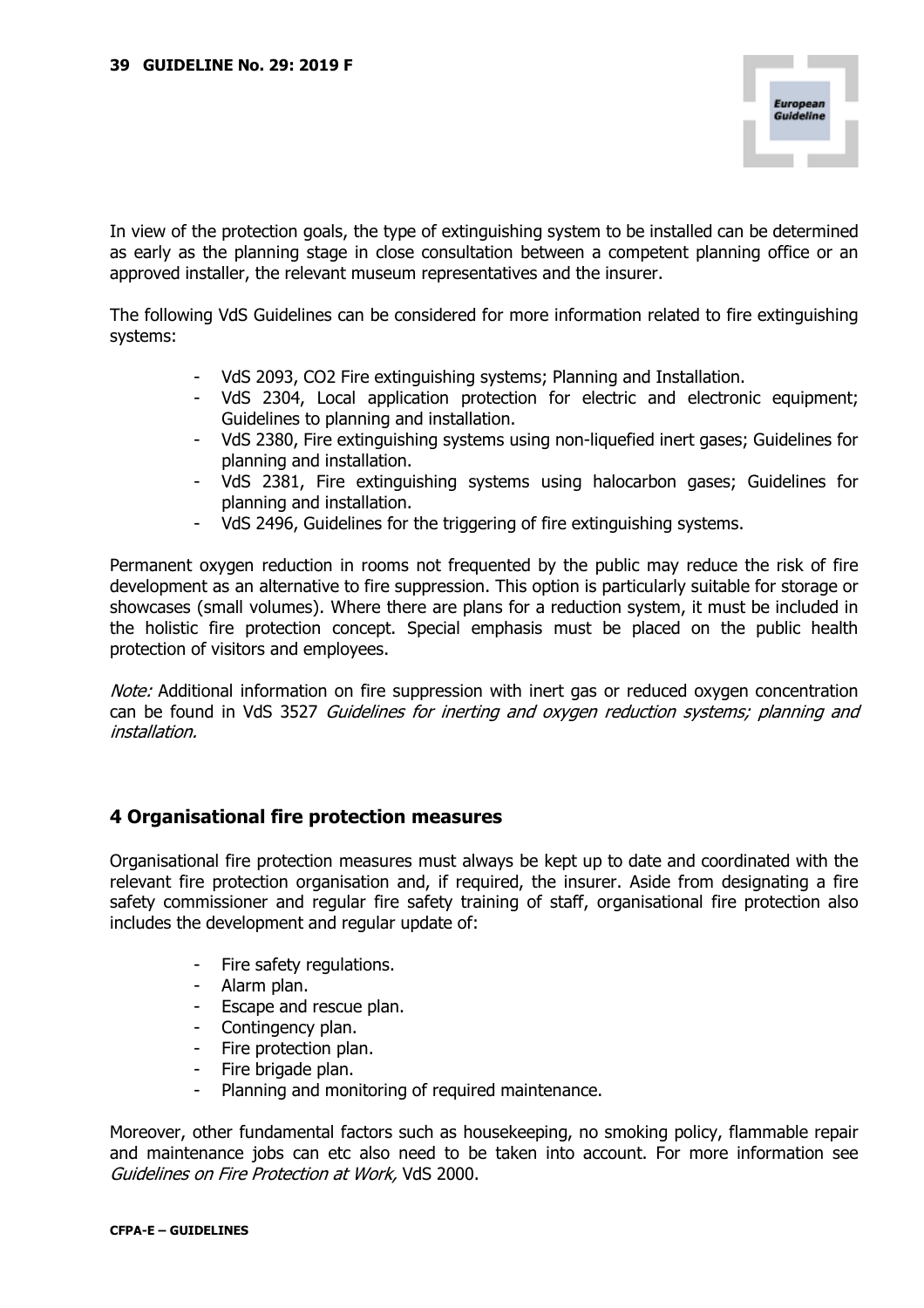# **4.1 Fire Protection Commissioner**

In general, the museum's management is responsible for fire protection. It may transfer the responsability for organisation and management of fire protection to a person (fire protection commissioner) whom it sees fit. The fire protection commissioner reports directly to the management and is responsible for fire protection within the duties entrusted to him. The fire safety officer must have the personal and technical qualifications to carry out fire protection. To this end, he needs to be duly authorised.

The safety commissioner who is always responsible for fire protection pursuant to the health and safety regulations, may also be designated as fire protection commissioner. The fire protection commissioner must be able to identify and judge risks, and he needs to see if that they be removed and damage is minimised. He has the following responsabilities:

- Formulating fire safety regulations, alarm, contingency and fire protection plans.
- Conducting fire safety training for staff and documenting it.
- Organising and supervising fire safety inspections.
- Instructing and supervising removal of fire safety deficiencies.
- Defining substitute meaures in case fire safety systems and equipment fail or are shut down.
- Consulting on matters of fire protection, e.g. for planning of new buildings or refusbishments.
- Responsible for keeping constant contact with the fire brigade, authorities, insurers and joint drills and inspection rounds.

Keeping a fire safety track record that documents the most important activities is generally recommended. It should in particular define which inspections and tests need to be conducted and how/when they were conducted. Any deficiencies and how they were removed should also be recorded. Inspections should be conducted by way of a checklist. Moreover, fires and their causes, even if immediately suppressed, should be documented in the track record to identify potential weaknesses.

# **4.2 Fire safety regulations**

Due to their importance, fire safety regulations need to be put into force by the management and communicated to all employees. The fire safety regulations need to be constantly kept up to date, taking in particular into account changes in procedures and structural systems. They must contain the most important measures of fire protection at work and specify how to bahave during and after a fire. They should be formulated in accordance with the relevant fire protection organisation. The following structure is generally recommended:

- Reduce fire loads to the minimum.
- Define how to behave in case of a fire and train employees.
- Define regulations for assembly and installation jobs.
- In principle, so called "hot works" should not be permitted, except with a special permit and after taking appropiate precautions for fire protection.